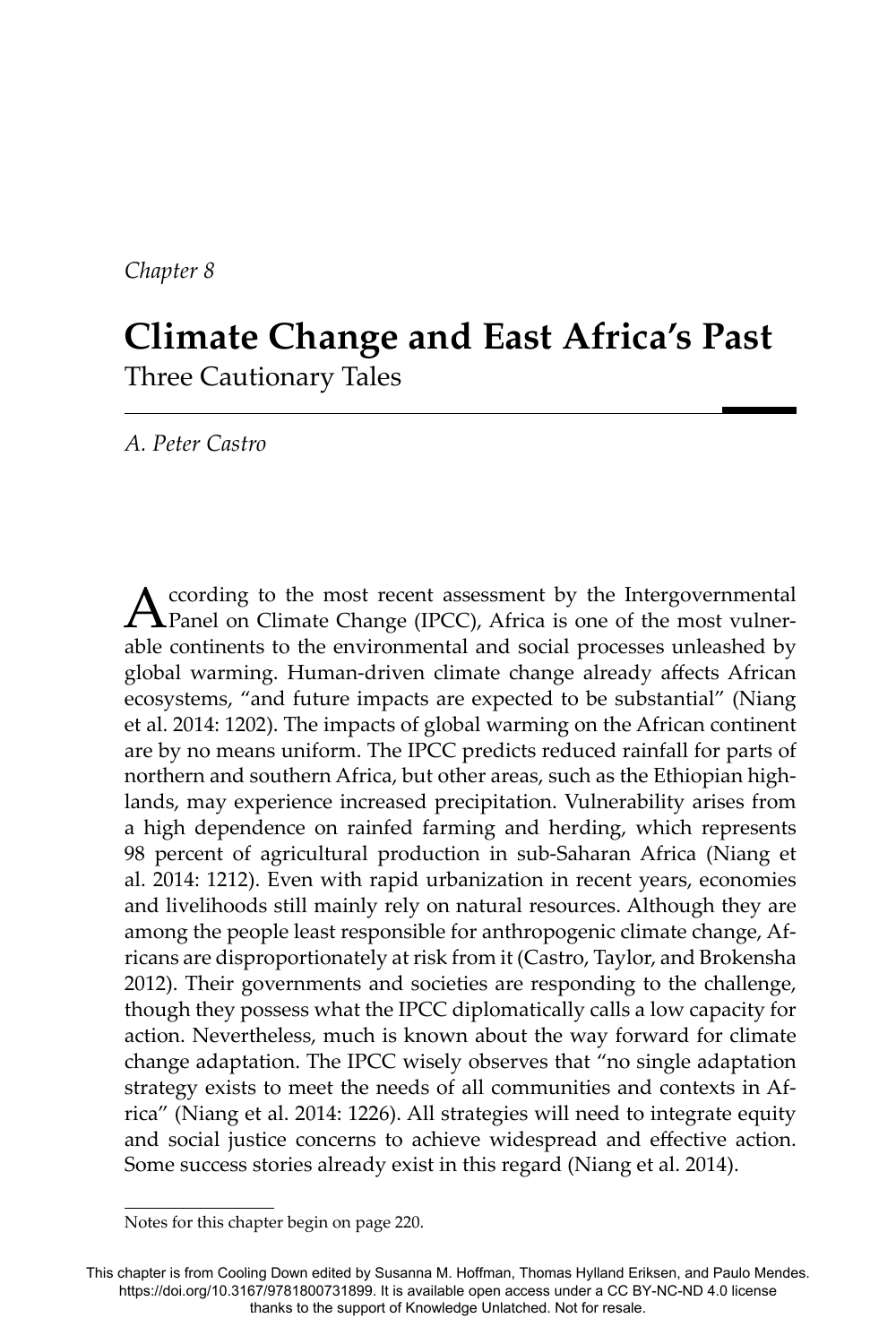The IPCC's Africa report also warns about "maladaptation risks," policies and actions that may undermine social and environmental conditions. These risks can occur at various levels, whether in the form of national policies promoting economic growth at the expense of agroenvironmental stability or communities cutting trees on steep slopes. In my experience in East Africa, international- and national-level actions do the greatest harm, but locally based deeds usually receive the most attention. In Darfur, Sudan, media attention often emphasized ethnic animosity and local inability to cope with drought, for example, in overlooking how colonial, postcolonial, and international actions marginalized and polarized the region (Castro 2018). Understanding the articulation of nationaland global-level processes with rural communities is indispensable for adapting to climate change in socially and environmentally sustainable ways. East Africa contains an unappreciated, even sometimes unknown, history of state interventions related to claims about climate change.

This chapter presents three cautionary tales from East Africa's past related to climate change, state interventions, and rural communities. These tales of conflict and displacement take place in Kenya, Somalia, and Ethiopia, respectively, drawn from my academic and applied research in those countries. I see the three cases as relevant for gaining perspective on present-day climate change maladaptation risks. The first tale is inspired by recent evictions occurring in Kenya and other places for nominally green goals such as carbon sequestrating (REDD Monitor 2019). Environmental ends are seen as justifying unjust means, as customary forest dwellers and users are deemed squatters and forced to uproot. As will be shown, these actions are similar to ones taken in the early days of colonial Kenya, when British officials seized large tracts of occupied forests using an environmental crisis narrative as justification. The second case is prompted by concern about media and political discourse regarding climate refugees. Instead of illuminating the predicament of displaced peoples, the term climate refugee gets used to convey dystopian narratives, or ones in which refugees get reduced to abstractions, whether as victims or threats (Høeg and Tulloch 2019). I saw refugees and pastoralists portrayed in similar ways in Somalia during the early 1980s, to their detriment. The third tale deals with the repeated use of resettlement in Ethiopia, which has been driven by fears about relentless environmental decline in the highlands. Although the practice has waned in recent years, awareness is needed of the challenges and difficulties posed by resettlement. This tale comes out of my involvement with the B ASIS Collaborative Research Support Program from 1999 to 2007. In all three cases I show how people attempted to be more than pawns in power games, resisting oppression or pursuing opportunities. Much of the pain and trouble encountered in the three tales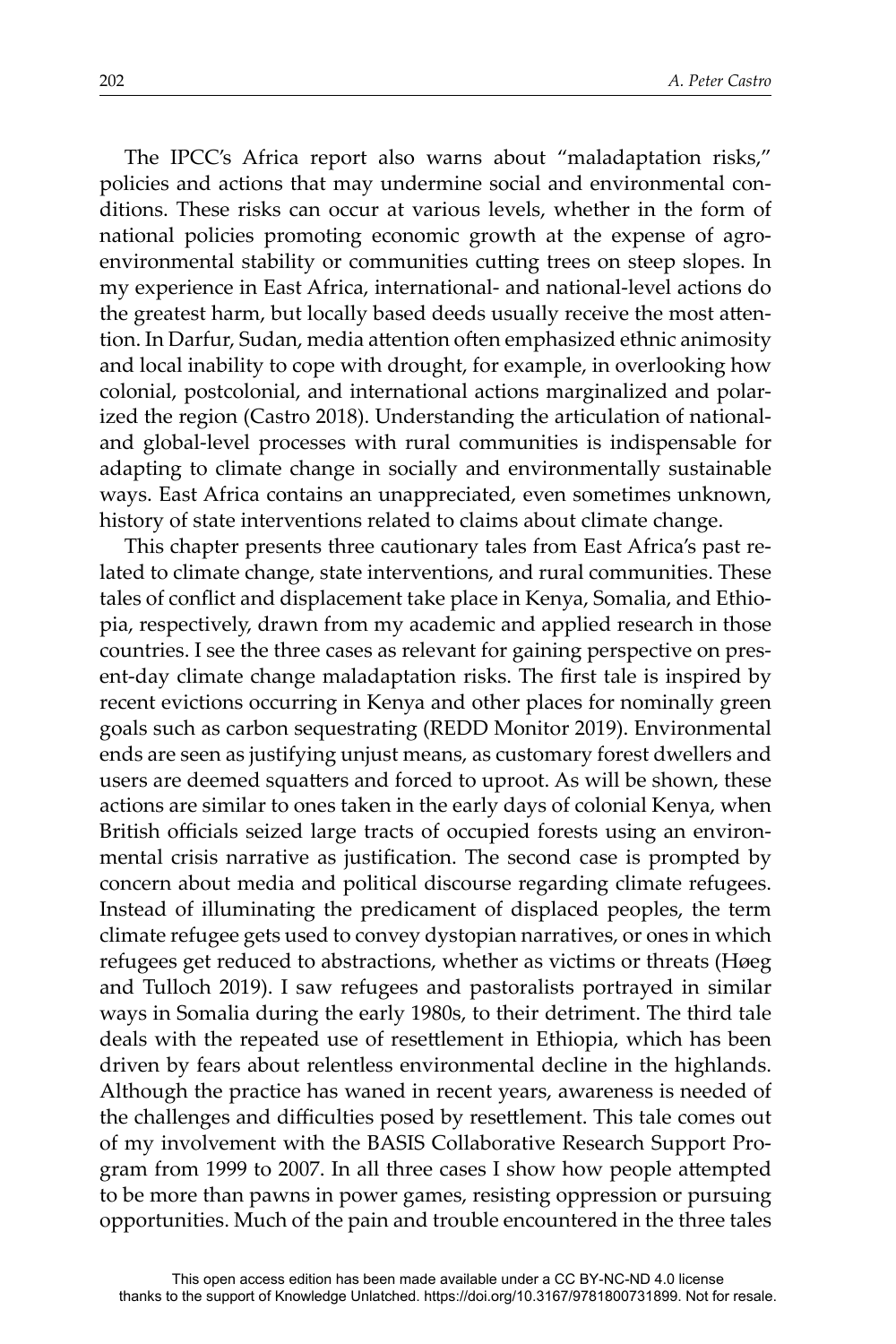could have been prevented by treating people with greater respect and by including them in public decision-making. This message is a vital one for climate change adaptations.

## **Climate Change and Crisis Narratives in Kenyan Forests**

My first case begins with the British entry into Kenya during the Scramble for Africa in the late 1800s. European explorers and representatives from the Imperial British East Africa Company (IBEAC) followed trails into its interior first forged by Swahili and Arab traders from the coast. Their caravans had long relied on the Kikuyu highlands to replenish food supplies. Early Europeans were often astounded by the bountifulness of Kikuyu agriculture. For example, Ernest Gedge (1892: 526), who accompanied an 1891 expedition to the southern slopes of Mount Kenya, wrote: "Crossing the stream and entering the Kikuyu country, the caravan found itself in a densely populated district; the villages lying on the slopes of the hills, which were a mass of luxuriant crops, beautiful trees, and sparkling streams." The highlands benefited from orographic rainfall and fertile soils. The frequent difficulty caravans had in obtaining supplies after leaving the highlands underscored the area's value. Yet the Kikuyu were sometimes unwilling to provide food to the outsiders, so IBEAC officials, whose royal charter bestowed on them administrative authority, used "high-handed methods" such as violence to obtain it (Sorrenson 1968). In 1895, Great Britain declared Kenya a protectorate, and soon the railroad reached into its interior on the southern edge of Kikuyu country. As the British became more familiar with the highlands, they coveted the area. Sir Charles Eliot (1905), protectorate commissioner from 1901 to 1904, was a proponent of making Kenya a self-supporting colony based on exports by European enterprises. It would become "a white man's country." To fulfill this goal, the British extended their rule northward into lands held by the Kikuyu and other Africans along the ridges of the Nyandarua Range and Mount Kenya.

W. Scoresby Routledge, an anthropologist, was among the early European trekkers into central Kenya in 1902. He later recalled that "the province was . . . practically unknown and its people unsubdued" (Routledge and Routledge 1910: ix). After initial research among the Kikuyu, Routledge left, later returning with his wife Katherine for additional ethnographic fieldwork. In 1910, they published the first extensive study of the Kikuyu. In line with previous accounts, the Routledges (1910: 6) emphasized the Kikuyu's agricultural prowess, though they identified a downside to it: deforestation: "In the heart of Kikuyu . . . scarcely a tree remains. As far as the eye can reach, in all directions, spread one huge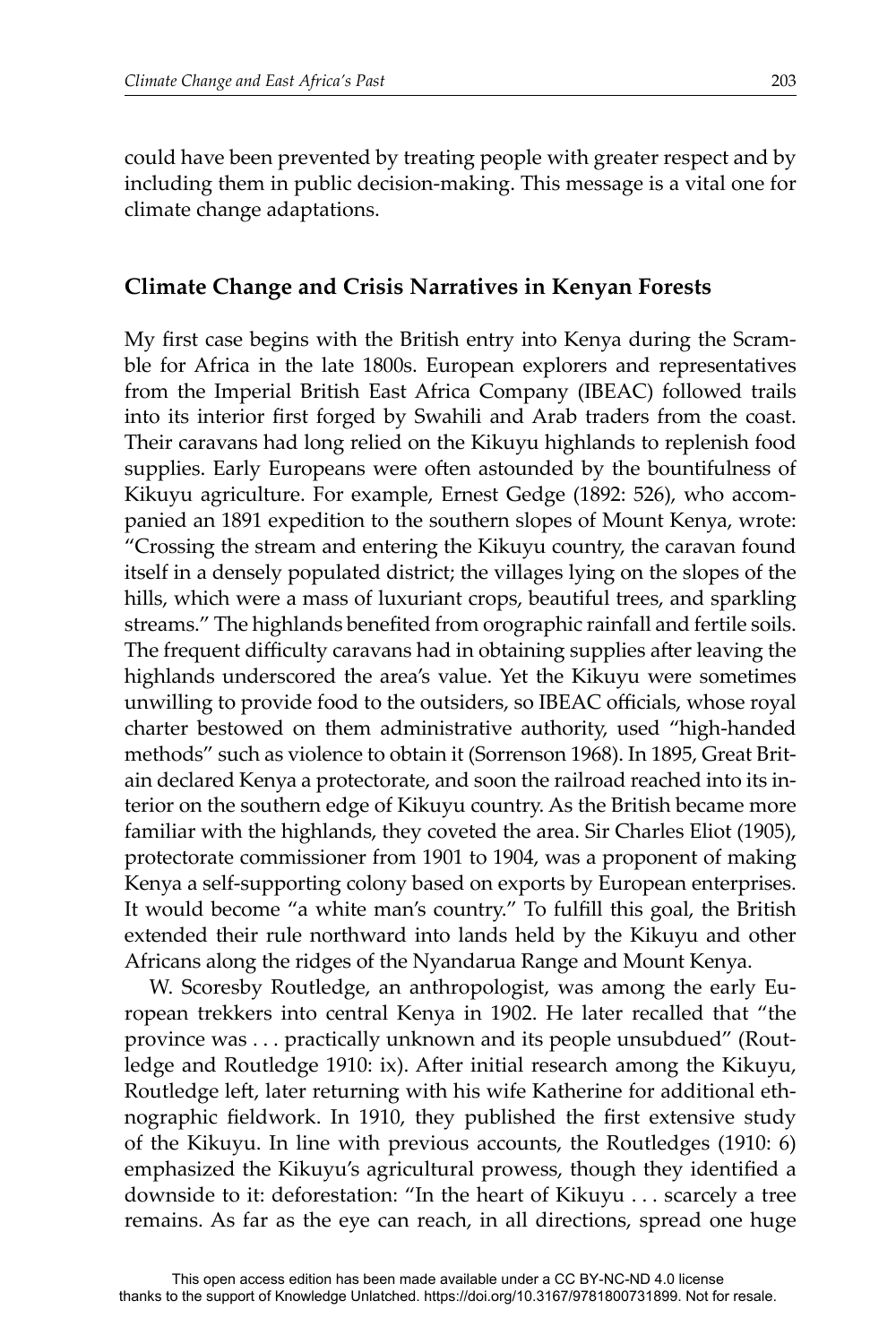garden." They claimed that British rule, with its supposed peace and stability, served to accelerate clearing. Kikuyu elders were quoted about the environmental impact of this situation: "'In old days,' we were told, 'there were many big trees and few people and much rain. Now the big trees are all dead and like earth, so there is little rain'" (Routledge and Routledge 1910: 7). The situation was alarming, the Routledges felt, as deforestation threatened the watershed, timber supply, and soil quality for future white settlement. They chided officials for not intervening, especially since land clearing occurred near a government outpost, but noted that foresters recently seemed to be taking action.

From the time of W. Scoresby Routledge's first entry into the Kikuyu highlands to his book's publication, much had changed in the region (Castro 1995). Small but well-armed colonial forces had repeatedly hammered the Kikuyu and Embu peoples, killing many and confiscating large numbers of livestock. The British conquest was fought almost ridge to ridge in some places, and harsh punitive expeditions ensured no future armed resistance would occur (Sorrenson 1968). Officials increasingly received applications for large tracts of farmland and forests. Everything seemed up for grabs, yet the European presence was still light on the ground. The memoir of Richard St. Barbe Baker (1931), who rose to become Kenya colony's assistant chief conservator of forests, indicated that foresters took seriously the claim that Kikuyu land clearing diminished rainfall. Many officials also believed that the Kikuyu practiced a very destructive form of shifting cultivation, destroying forests and soils. These views were rooted in ignorance and prejudice. The Kikuyu were sophisticated resource users whose techniques such as intercropping, agroforestry, incomplete clearing, and limited tilling allowed some plots to remain under almost continuous cultivation. They also utilized numerous communal and farmlevel strategies to retain woodland and trees as part of their economic and social lives (Castro 1995). Their resource management practices were not easily detected by officials who assumed them to be "childlike, simple and impetuous" (Baker 1931: 23).

I have found the claim that cutting trees results in drier conditions to be widespread, though not always widely accepted, in East Africa. One often hears it repeated as part of conservation crusades. Mesfin (1991: 38) recorded that Ethiopia's officially atheistic Marxist regime subjected rural people to "a rather heavy campaign" to make them believe in such a link instead of viewing drought as God's will. $^1$  In the midst of one of the worst droughts to hit East Africa, Lester Brown and Edward Wolf (1985) tried to highlight the link between deforestation and drought as part of a broader model of population-induced climate change. They argued that Africa's apparent drying trend in the mid-1980s, which resulted in famines in Ethi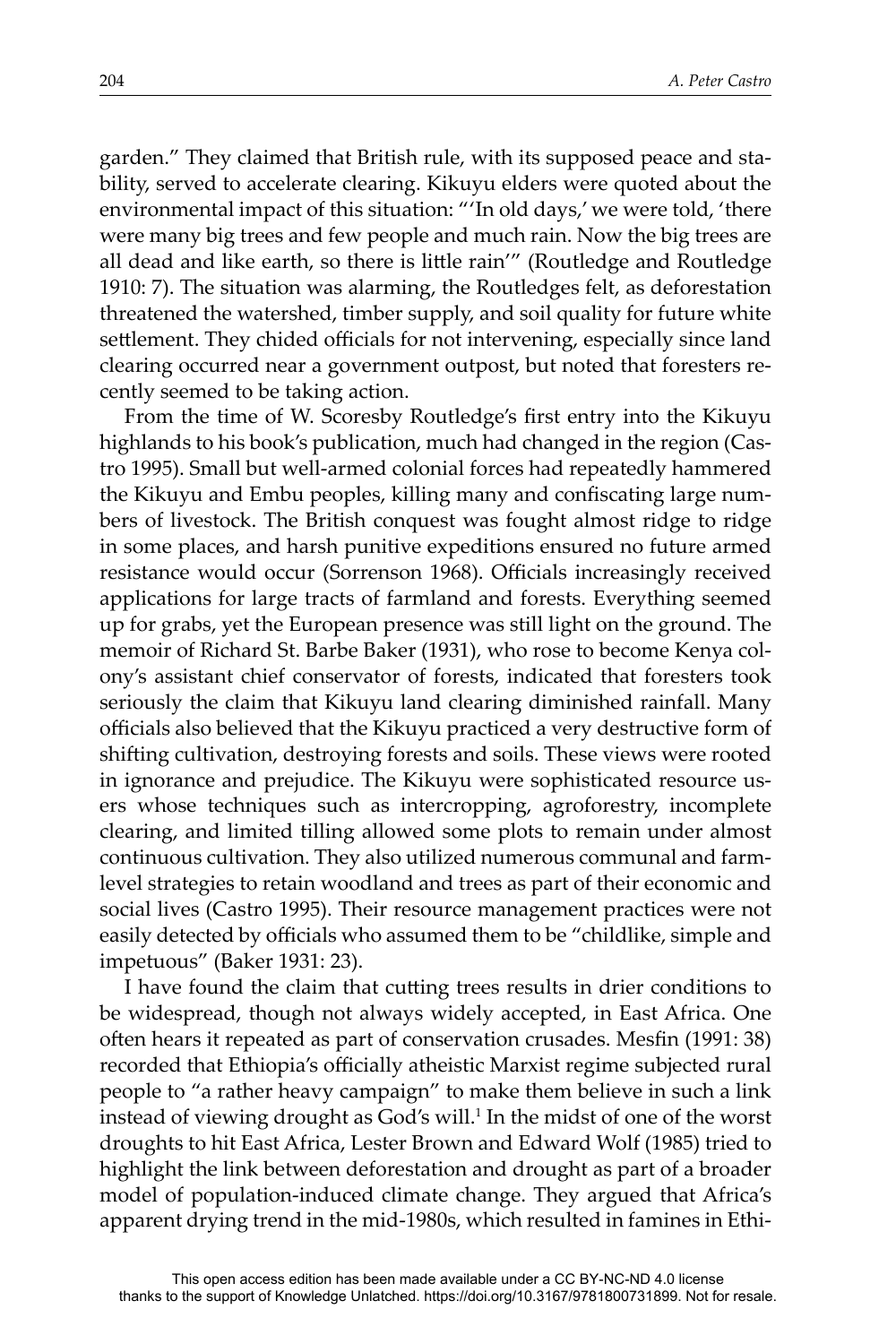opia and Sudan (though not in Kenya, where the government responded quickly), came from human pressures on the land. This approach differs from contemporary concerns about anthropogenic greenhouse gas emissions and the role of forests as sinks or sources of their emissions. Brown and Wolf's idea never gained much traction; in many ways it suggested that drought-stricken poor people were responsible for their own lack of rain. But their calls for more commitment of international aid to Africa offered a gentler neo-Malthusianism than Garrett Hardin's (1985) contention at the time that Ethiopia's "overpopulated" poor be allowed to starve to death to restore carrying capacity balance.

Nowadays, human-induced climate change is understood as largely driven by industrial and high consumption lifestyles associated with the world's prosperous populations, not its poor (Castro et al. 2012). What is today called the AFOLU sector—agriculture, forestry, and other land use—contributes less than one-fourth of anthropogenic greenhouse gas emissions, much of it tied to large-scale land clearing rather than the action of smallholders (Smith et al. 2014). Researchers recognize that land use affects weather by altering biophysical processes such as evapotranspiration and albedo, but outcomes are complex due to the multiple variables involved. Lawrence Kiage's (2013) review of human impacts on African land degradation questions the received knowledge on the topic, concluding that many of the processes affecting agro-ecological conditions are still not well understood.

The Kikuyu elders quoted by the Routledges may have been influenced by a series of unusual calamities that struck parts of central Kenya in the late 1800s. These events included drought in 1897/98, locust infestations, smallpox outbreaks, and localized famine in 1898/99 (Muriuki 1974). The latter, affecting the southern Kikuyu highlands, was attributed to trading too much food to caravans and colonial outposts, leaving families unprepared to deal with poor harvests. Many places depopulated by famine and disease were soon occupied by Europeans. Ironically, the land clearing witnessed by the Routledges was largely driven by the increased trade in food. Not surprisingly, British officials decided that large tracts of forest could not be left in the hands of these "ignorant, reckless tribesmen." Due to lobbying by foresters, colonial authorities proved reluctant to privatize large tracts of central Kenyan forests as well, fearing land speculation (Castro 1995). Ultimately, the crisis narrative about the forests resulted in their being placed under state control, utilizing the system of management pioneered in colonial India.

The creation of state forest reserves around Mount Kenya starting in 1910 displaced thousands of Africans (Castro 1995). The British misinterpreted Kikuyu settlements in the forest as encroachment. The reserve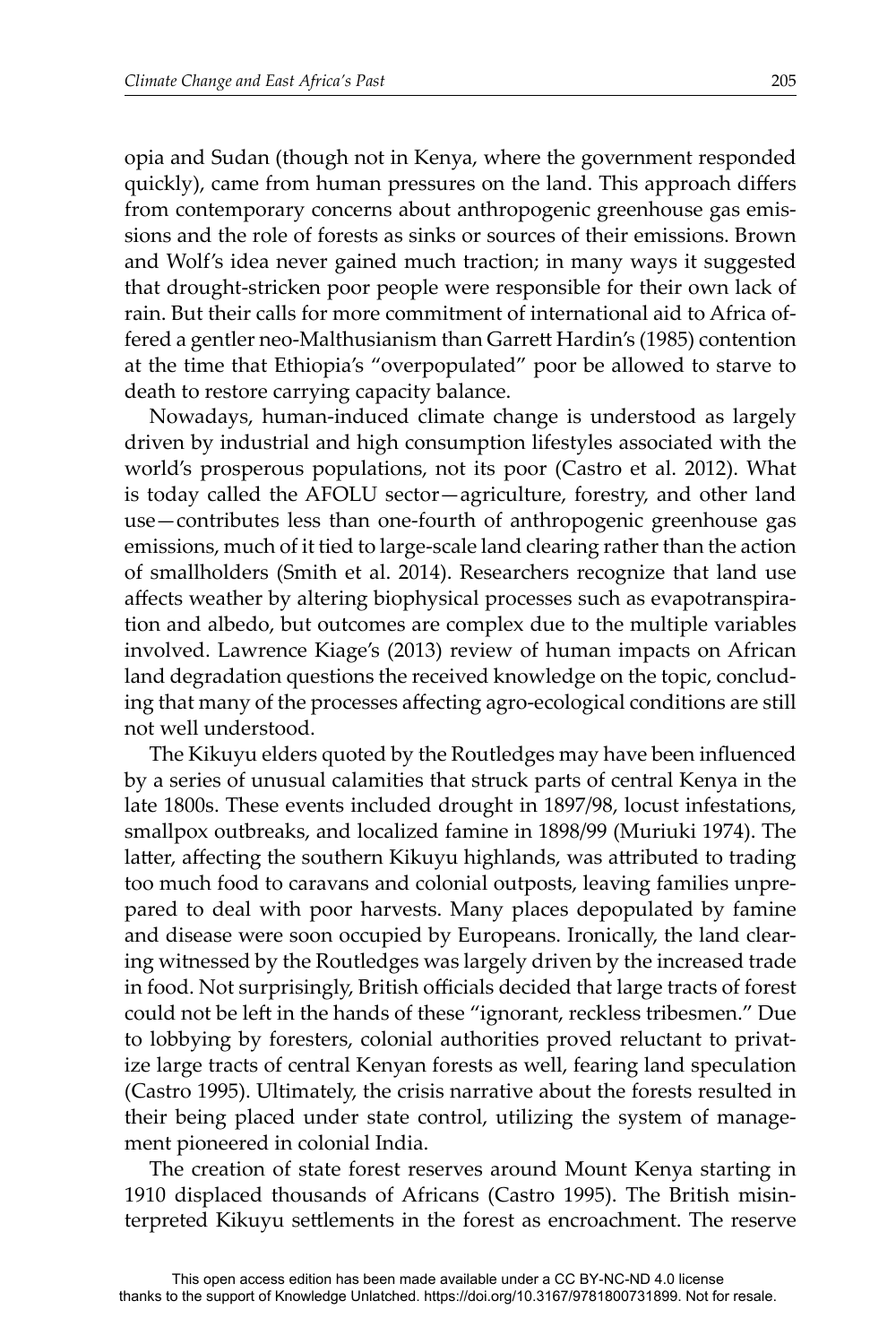boundaries were also essentially lines of convenience, placing large numbers of homes, farms, and grazing grounds within them. Evicted people received no compensation, only warnings not to return. No protests occurred—the punitive expeditions were fresh memories. The injustice was not forgotten, and by the early 1930s unrest over land appropriation compelled the British to convene a commission to adjudicate African claims against settlers and the government. With regards to Mount Kenya, Chief Njega of Ndia, a stalwart of African rights but also a public servant of the colonial state, testified about evictions he carried out two decades earlier: "The huts were uncountable, very, very many" (quoted in Castro 1995: 56). Some British officials sided with the African claims about Mount Kenya and other areas, yet little compensation was forthcoming. The lost forests and other lands remained a source of tension for the rest of the colonial era.

Once the Kenya Land Commission ended in the mid-1930s, colonial authorities sought to intensify land use in the African areas, since the boundaries of the White Highlands were now regarded as sacrosanct. Concerns about climate change again influenced events. A series of East African droughts in the late 1920s and early 1930s generated fears that Kenya was becoming drier. America's soil conservation campaign against the Dust Bowl proved inspirational (Anderson 1984). Officials cajoled and coerced African farmers to terrace, plant fodder grasses, enclose their herds, and other measures that became highly unpopular. Both the simmering land grievances and the anti–soil conservation sentiment helped fuel the anticolonial Mau Mau uprising during the 1950s (Castro and Ettenger 1994). The high cost of defeating it convinced Great Britain to grant Kenya its independence in 1963.

Concerns about climate change and forest evictions have emerged again in Kenya. Many of today's issues reflect its colonial heritage. For decades Kenya retained the old system of state forestry in which local communities possessed no formal role in forest management. Significant reforms took place in 2005, with the creation of a new forest service and legislation allowing for local co-management of state forests. By this time, however, several serious issues afflicted the forestry sector, including corruption, mismanagement, lack of control over forest areas (which had become farms or were converted to other uses), and related issues (Kamau et al. 2018). Recognition of the troubled state of Kenya's forests coincided with a surge in global appreciation of the environmental services provided by trees, especially watershed protection and carbon sequestration. Kenyan officials and international donors sought to address forest sustainability through a number of conservation projects.

One of the targeted sites is Embobut Forest in Kenya's western highlands. This forest is regarded by the Sengwer people as their homeland.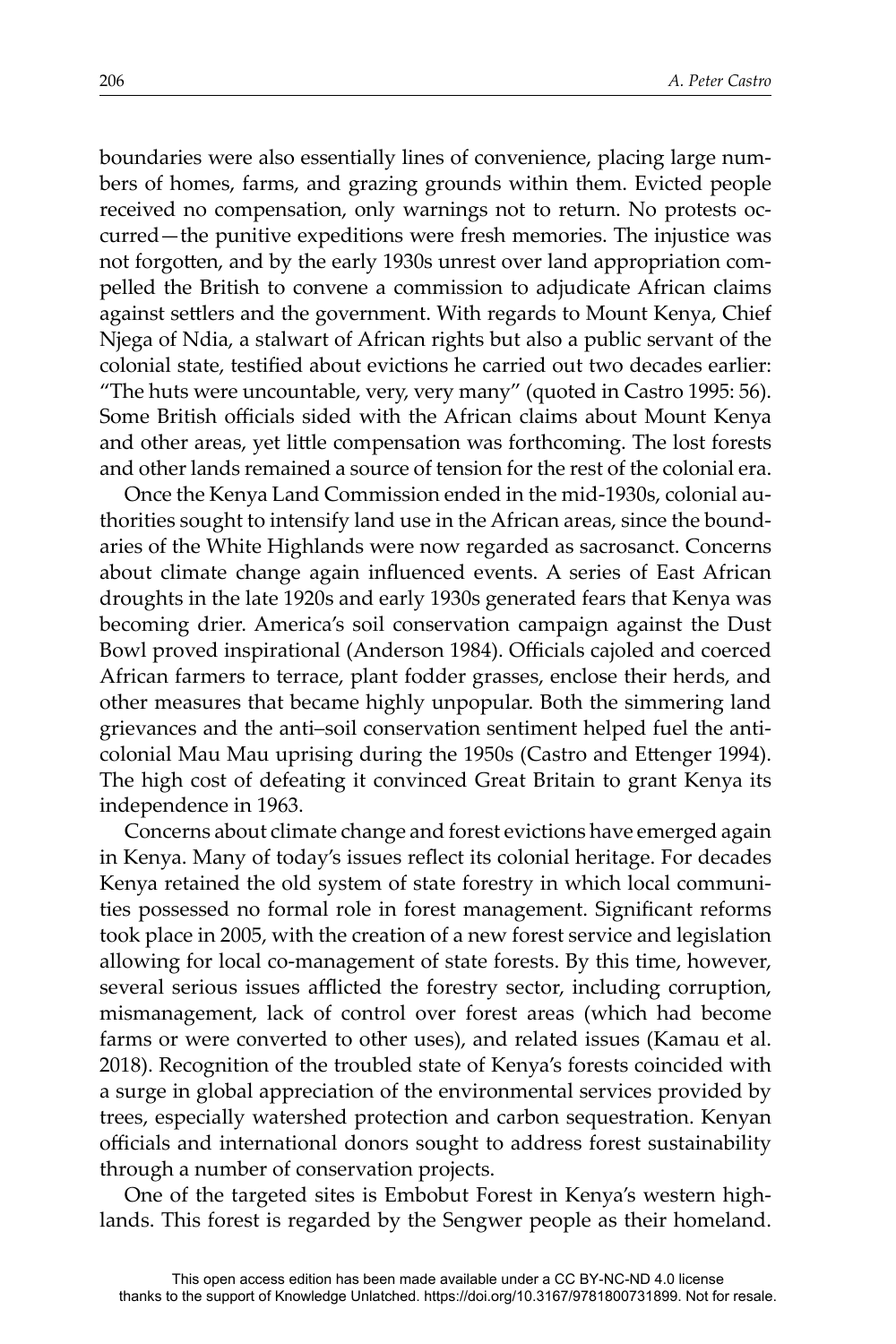Before colonization, the Sengwer moved seasonally between the wooded Cherangany Hills, where Embobut is located, and the Trans Nzoia plains. White settlers disrupted the pattern during the colonial era when they seized the plains. Officials also sought to impose regulatory measures over the Cherangany forests but permitted the Sengwer to continue their occupancy (KNCHR 2018). The government's toleration of the forest dwellers ended during the 1980s, with evictions initiated. The Sengwer opposed them, seeking to retain their homes and farms. An inconclusive struggle lasted for two decades when evictions escalated and turned increasingly violent. This shift was triggered by a World Bank–financed conservation project in 2007, followed by the European Union's (EU) supported Water Tower Protection and Climate Change Mitigation and Adaptation Project beginning in 2016. Both projects encountered criticism globally due to the evictions, and the EU suspended its project following the killing of a Sengwer man (KNCHR 2018).

Attempts to address Sengwer claims have been mired in numerous issues, including whether they are indigenous inhabitants and questions about compensation (Lynch 2016). The recent report by the Kenya National Commission on Human Rights calls for the respecting of the Sengwer's human rights and the ending of evicting, with indigenous communities treated as integral partners in forest conservation (KNCHR 2018). Yet a recent Kenyan government forest task force acknowledged the Sengwer as indigenous status but claimed their current agricultural practices are at odds with sustainable forestry management. Their report called for relocating the traditional forest dwellers adjacent to the reserves (Kamau et al. 2018). The Sengwer's travails are by no means unique. Instead, forest-dwelling populations worldwide face such challenges, as their holdings are increasingly valued for carbon sinks and other conservation purposes (see REDD Monitor 2019). Although agencies nowadays often possess procedures for local participation, compliance can be spotty, as the initiative for doing so usually rests with the parties promoting the intervention. They often get to decide who gets deemed a "primary stakeholder." Too many times, however, agencies learned the hard way that anyone who can interfere with what you are trying to accomplish is indeed a primary stakeholder.

# **"Environmental Refugees" and Pastoralists in Somalia: Implications for Representations of Climate Refugees**

Somalia, situated along the northeastern Horn of Africa, serves as the setting for the second tale. From August to December 1983, I served as a con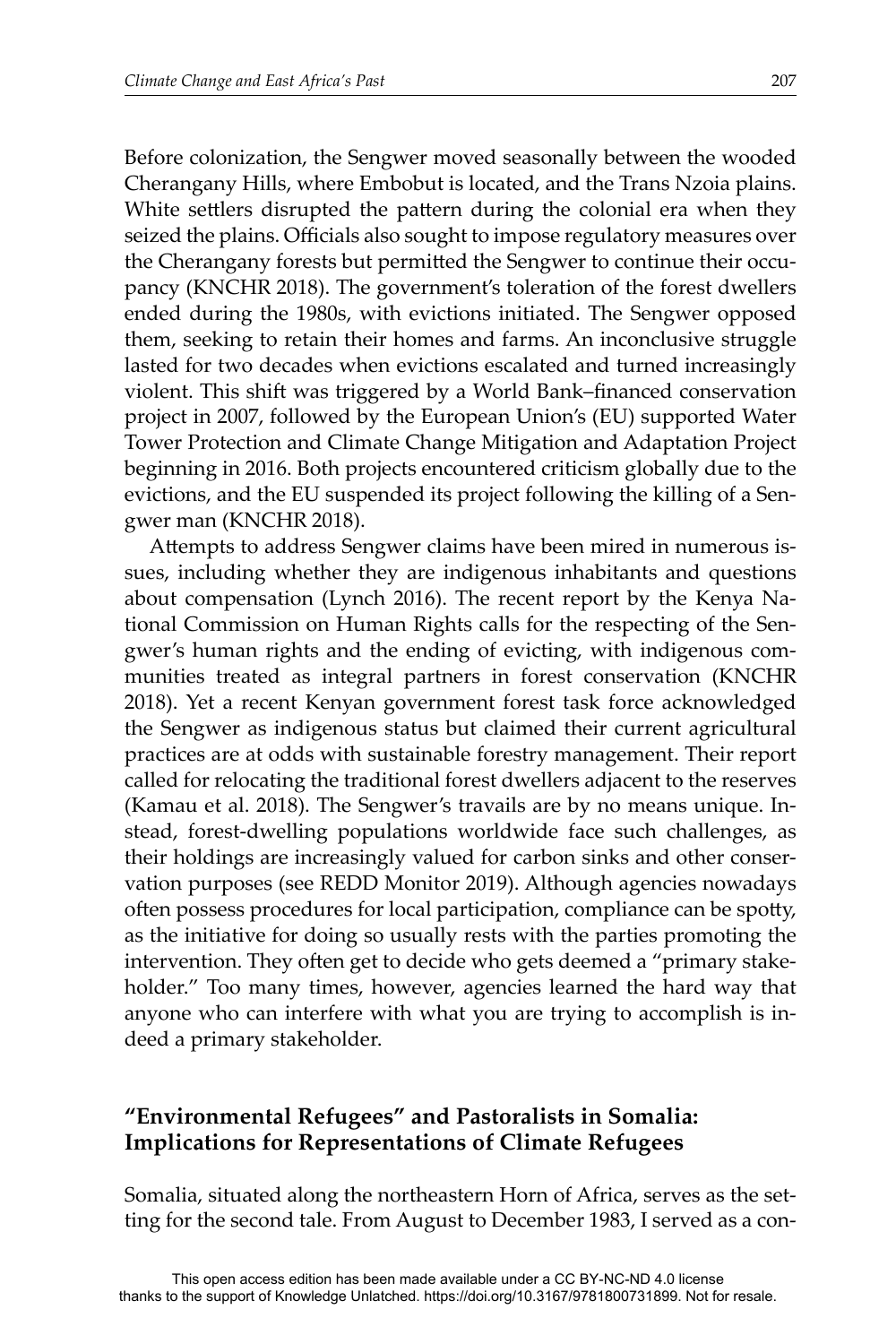sultant for CARE-Somalia on its Hiran Refugee-Reforestation Project, a \$4 million endeavor financed by the United States Agency for International Development (USAID). The project reflected the outcome of Somalia's disastrous Ogaden War and a realignment of Cold War allegiances in East Africa. The Ogaden region, with its mainly Somali pastoral population, was conquered by Imperial Ethiopia in the late 1800s. Separatism long simmered, and political instability following the overthrow of Emperor Haile Selassie by the Marxist Derg government in 1974 offered opportunity for action. The Western Somali Liberation Front, aided by Somalia's Marxist ruler Mohamed Siad Barre, launched an uprising in 1977. Once a staunch American ally, Ethiopia now turned to the Soviet Union, Cuba, and other communist countries, who supported it against their former Somali comrades. After some initial success, Somali forces suffered defeat by April 1978 (Cooper 2015). Ethiopia's retaking of the Ogaden sparked a huge refugee flow, creating a humanitarian crisis. In the days before compassion fatigue engulfed the public (see Moeller 1999), *National Geographic* readers were startled to see a thin, bareheaded child on the July 1981 cover, with lead articles titled "Somalia's Hour of Need" and "The Dispossessed."

The Barre regime initially devoted considerable attention to the unfolding refugee crisis, but its capacity for action was soon overwhelmed (Lewis 2002). Somalia ranked among the world's poorest nations. A generally hot, dry, and drought-prone land, its economy centered on a nomadic pastoralism generally well adapted to low rainfall and high climatic variability (Thurow et al. 1989). Only limited climatic data existed, and it suggested that a decline in rainfall in recent decades, affecting pastures (Nelson 1981; Krokfors 1983). Moreover, the country had endured a severe shock in the mid-1970s: a prolonged and harsh drought, regarded among the worst ever. Famine emerged in the hardest-hit areas. About twenty thousand people and five million herd animals died (Simons 1995). Another two hundred thousand pastoralists became destitute, and officials tried to resettle many of them on state farms and in fishing communities. The massive arrival of Ogaden refugees further strained government resources. Reliable statistics are unavailable, but perhaps more than a million people entered Somalia, a nation of perhaps four million inhabitants in 1980 (Jordan 1981; Lewis 2002). International relief soon arrived, exceeding \$100 million, spawning a refugee industry that had lasting consequences, many of them negative, for the country.

CARE was a nongovernmental organization that received financing from the United States and Europe to carry out development rather than relief activities. American aid, which halted when Barre's socialist regime came to power in 1969, resumed after he broke with the Soviet Union. In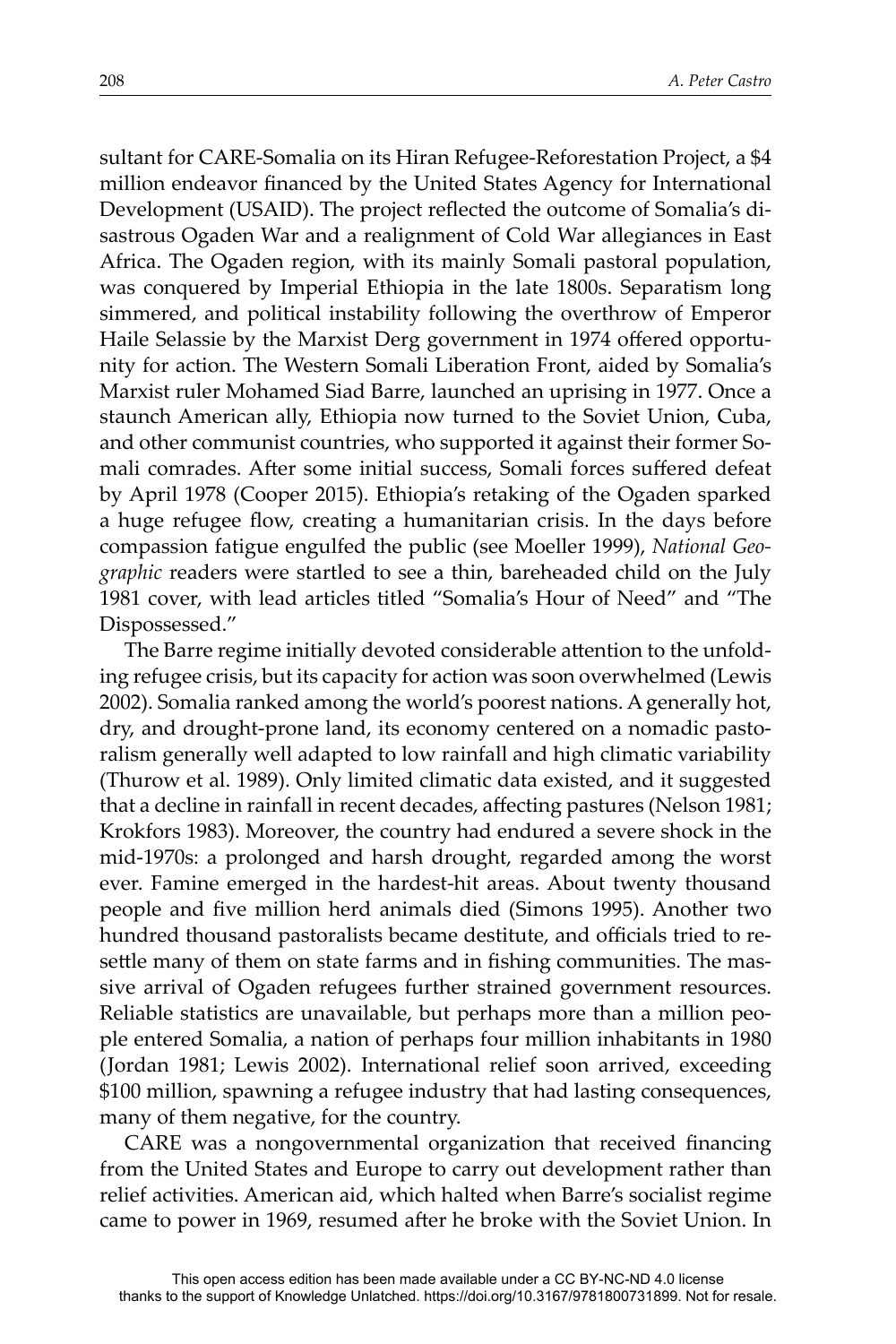the Hiran project, USAID planners wanted to address deforestation and denuded conditions around refugee camps. Provisioning building poles, fencing, and fuelwood for refugees took a heavy toll on vegetation, which was also impacted by livestock from the camps. Fear existed that the refugees were causing desertification. As noted in the Kenyan case, many experts believed that land use practices induced localized climate change. For example, the Independent Commission on International Humanitarian Issues (1985: 82) observed: "What is certain is that environmental deterioration, once set in motion, can become self-reinforcing. . . . The loss of vegetation cover adversely affects the amount of rainfall, and as the former depends on rain its own decline is also then speeded up." Land clearing was usually associated with agriculture, but rapid urbanization resulting from refugees flows now posed an ecological threat. CARE-Somalia received funding to establish tree plantations adjacent to refugee camps near Beledweyne. Organized as a food-for-work scheme, refugees hired by CARE were supposed to receive the equivalent two dollars in sugar per day as payment. My scope of work included examining local willingness to work on the project, since camp residents already received food aid by virtue of their refugee status. Some planners felt that the refugees would be uninterested. They also worried that refugees from pastoralist backgrounds might be unwilling to plant trees or engage in other cultivation-related tasks such as weeding. Labor recruitment and retention were seen as major obstacles to project success.

Journalist Mary Harper (2012: 12) has observed that outsiders often find Somalia "a hard place to understand." The refugee camps of the early 1980s offered a prime example. The Barre regime, which included Ogaden refugees integrated into its administration, deliberately fostered confusion (Maren 1997). Officials tried to maintain high levels of foreign aid by limiting basic information about refugees, including their numbers, composition, and whereabouts. They were successful for a long time. Attempts to conduct camp censuses in 1981 by international agencies were thwarted. The United Nations High Commission for Refugees and other entities eventually accepted a planning figure of seven hundred thousand refugees, with specific numbers set for each camp, which never changed (Lewis 2002). Michael Maren (1997), involved in early relief efforts, believed the actual numbers were as low as four hundred thousand at that time. My fieldwork in three Hiran camps indicated that the planning figures were unrealistically high. Other key aspects about the refugees, such as their ethnic or clan identities, or even why they left the Ogaden, were unknown (Holcomb 1981). Answers were not easily obtained, in part because officials restricted access to the camps. I met aid officers in Mogadishu who were denied permission to travel outside of the capital. Even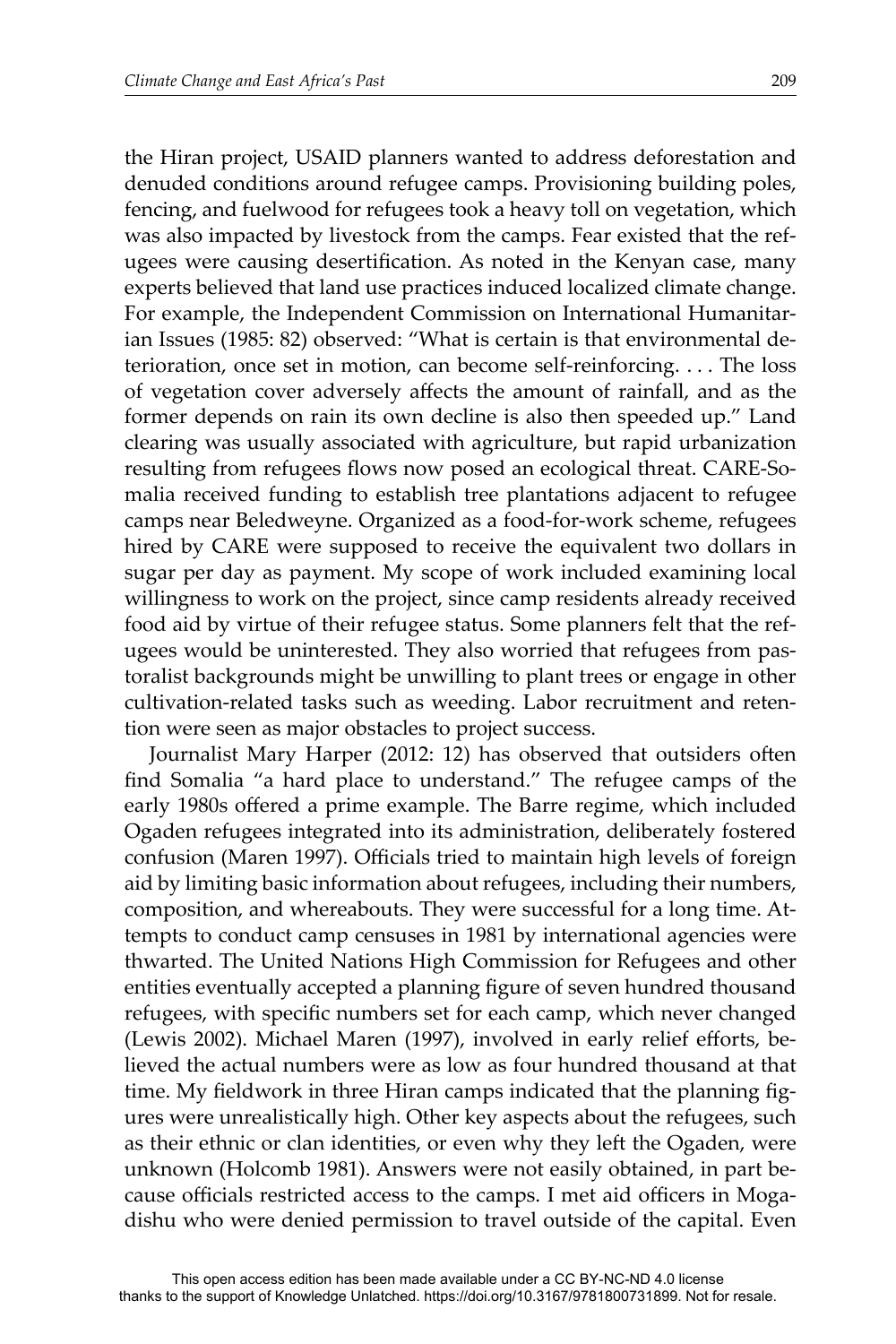those outsiders who regularly worked in the refugee camps, such as food distribution monitors, were not granted unrestricted movement. International officials sometimes displayed open disregard for camp residents. On one occasion I saw a caravan of fourteen vehicles drive into a camp, slow down, and then turn around without stopping, to the astonishment and anger of its inhabitants.

My field research, carried out with Hussein Ma'ow, faced strong scrutiny, constant interference, and, occasionally, intimidation. Questions about kin affiliation, for example, were forbidden by officials, as they might "encourage tribal thought." We completed our surveys through persistence and diplomacy. The refugees themselves often pushed back against attempts to silence them, though the oppressive apparatus of the Barre regime extended even into the most forlorn corners of the camps. Our studies revealed that the issue was not whether refugees would work, as they were very willing, but who got the jobs. The patronage networks that permeated the country extended into the camps, including determining who received excess food aid. The project planted many trees and provided income but also generated resentment, as favored groups received more favors. The project's efforts to promote environmental sustainability actually helped fray the social fabric. In presenting my first detailed ethnographic report to an American aid official in Mogadishu, I received a sobering response. Although appreciative of the work and sympathetic to the findings, she said that probably little could be done to alter the situation in the camps. The main concern of US policy was having access to the former Soviet port and military facilities at Berbera. In fact, her observation explained much about the indifference often shown by international agencies (Maren 1997). This is not to say that the Hiran project was unalterable. Recommendations such as paying refugees in cash rather than sugar were accepted. But the condition and fate of refugees as a whole were not a priority for aid policymakers.

During my stay in Somalia, I had several informal conversations with fellow expatriates who worked in varying aspects of the international aid industry about the nature of the refugee crisis. These were individuals drawn from Asia, Europe, and North America, with different professional backgrounds. As Harper (2012) would say, we found much around us difficult to grasp. The politics of food distribution, marked by inflated camp figures and other irregularities, made for a complicated analysis. Unlike Somalia in later years, almost all the food sent into the country reached inside the camps, but from there diversion to the military and others took place. For some, food aid seemed necessary for both relief and long-term national survival, Reliable figures seemed unavailable at the time, though one study later claimed that Somalia only produced 60 percent of the food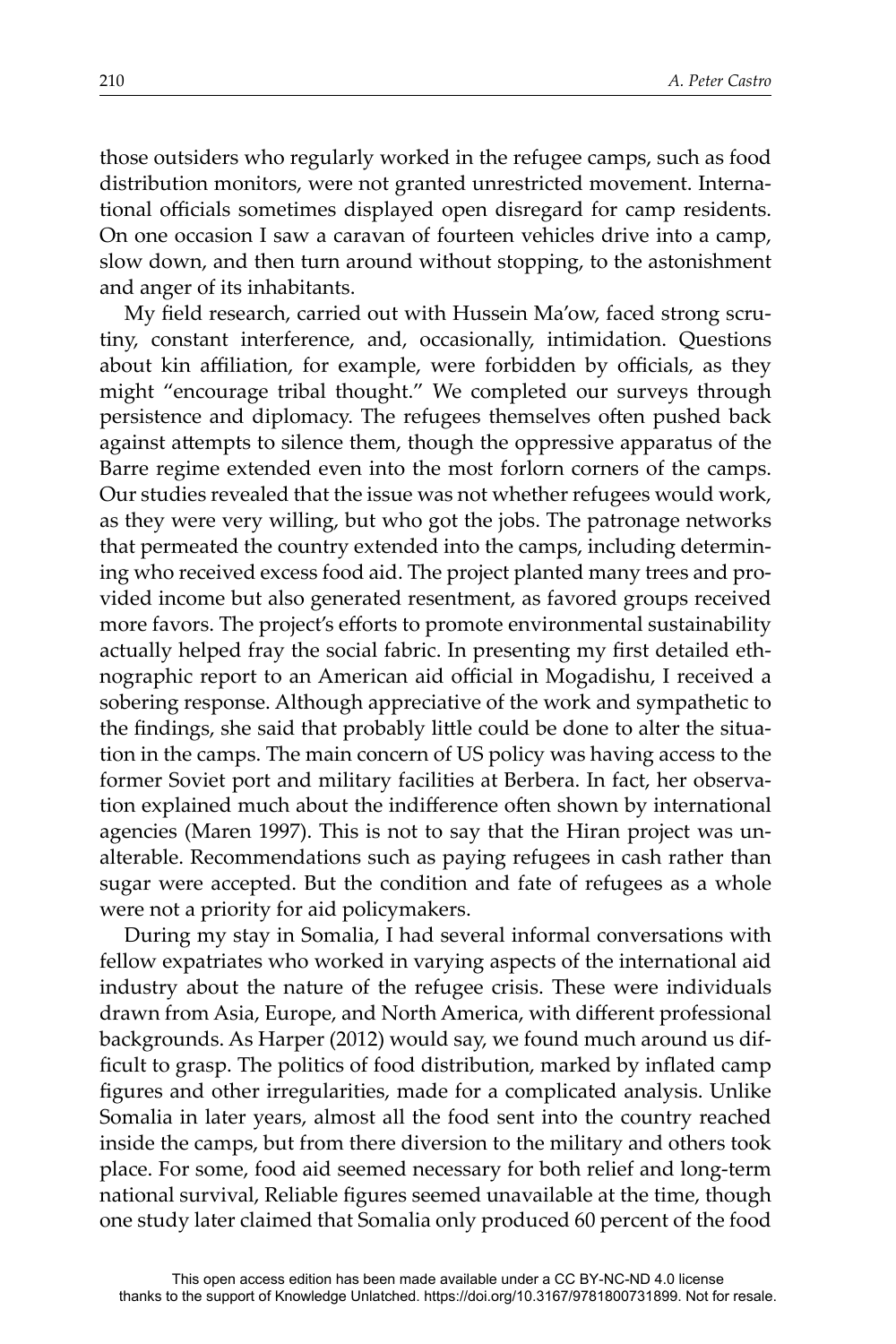per capita in the period 1980 to 1982 than it had a decade earlier (ICIHI 1985: 67). Some colleagues regarded Somalia's chronic food insecurity, the large and prolonged refugee crisis, and the overflow of food it provided as evidence of pastoralism's decline as a viable livelihood. Anecdotal evidence pointed to Somali nationals receiving refugee rations. Instead of living off the land, the Somalis were seen as choosing a cozy state of dependence, reliant on international relief. My surveys for CARE disputed this perspective as a caricature, missing the dynamism of household strategies.

Many people regarded the pastoralists, with their nomadic, traditional ways, as incapable of meeting the needs of a modern economy. The pastoralists, with their nomadic, traditional ways, appeared incapable of meeting the needs of a modern economy. The troubles with pastoralism supposedly went beyond food aid creating a disincentive to work. Those influenced by Garrett Hardin's (1968) notion of the tragedy of the commons viewed the herders as inherent threats to sustainable rangeland management. Rangeland deterioration and desertification were assumed to be widespread and expanding. Although Hiran region experienced widespread flooding in late 1983, the country was generally perceived as undergoing a drying trend, adding to pastoralism's woes (Nelson 1981; Krokfors 1983). Thus, the Ogaden conflict served as both a signal of distress and a trigger for movement prompted by a drying land and a dying way of life. The Barre regime regarded pastoralists as economic and environmental liabilities, promoting sedentarization and carrying out other interventions with limited success (Shepherd 1988; Lewis 2002).

My anthropological training inclined me to see nomadic herders as a misunderstood and underappreciated group. The few encounters I had with pastoralists supported the view of them as knowledgeable and sophisticated resource managers. I once attended a meeting in Hiran region to witness the introduction of an internationally funded livestock and agricultural development project to a group of elders. The project, which was ready to start, intended to use aerial spraying to eradicate tsetse flies, which transmit trypanosomiasis to both humans and cattle. The flyinfested areas, which included large tracts near the Shebelle River, were only lightly used by the local population and nomads. As the project staff explained to the elders, spraying would permanently open these tracts to both herding and farming under the project's guidance. The elders were being hired by the project to facilitate its acceptance and to spread the word about its virtues. Most of the elders seemed pleased, rising one by one to thank the project staff for its initiative. One man stood, and after offering his gratitude for the project, then surprised everyone by saying that he was troubled by it. He agreed that most of the time the tsetse fly prevented use of the land by people and livestock. In times of severe drought,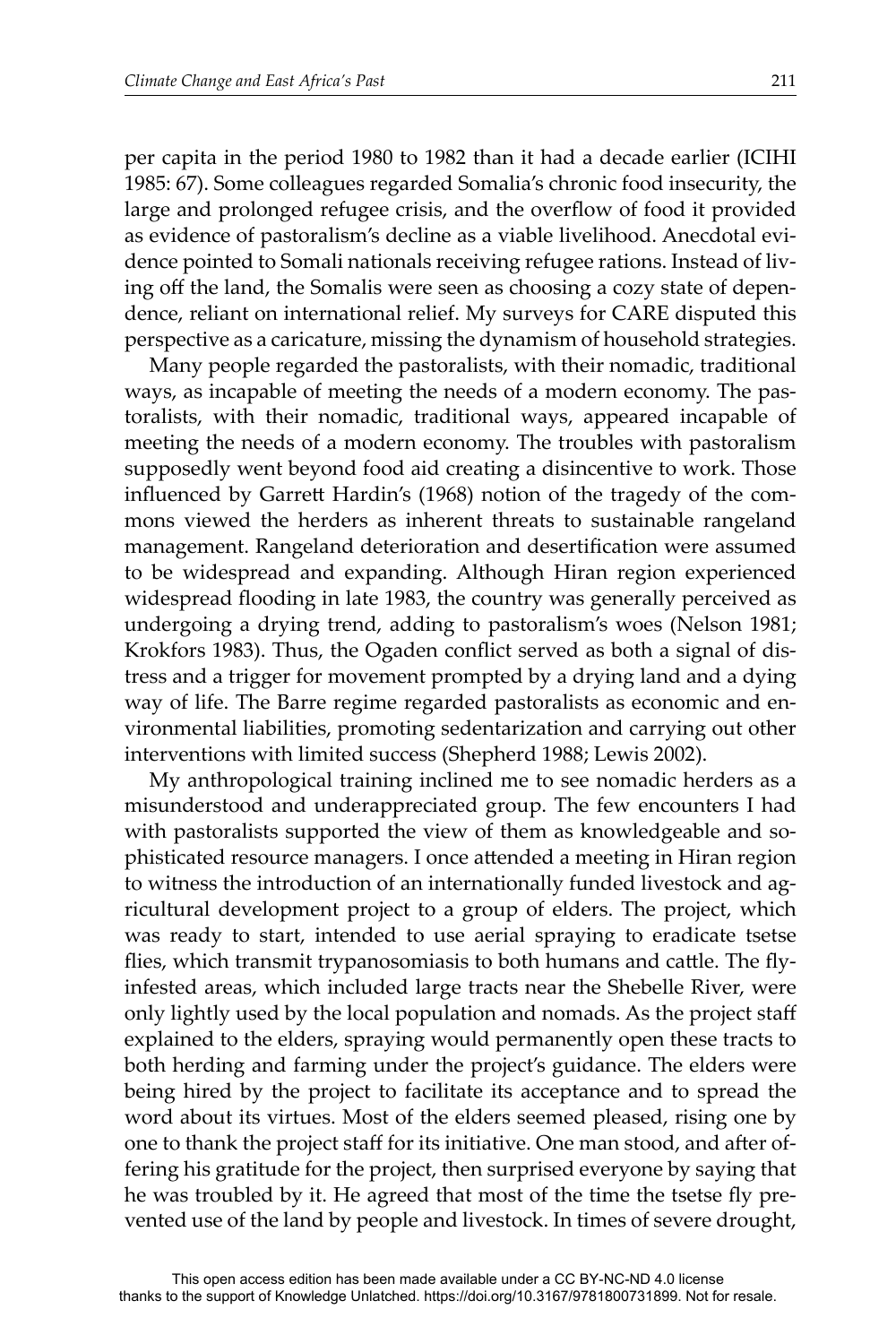however, the tsetse fly receded, allowing herds to move in and take advantage of the fresh grazing grounds. If these places were open permanently, he asked, where would the people and animals go when drought came? The room erupted in argument among the elders. Meanwhile, the stunned project staff had no response. They had not anticipated this possibility. Unfortunately, the elder's statement was not unique, as people elsewhere also complained, usually to no avail, about similar projects that set up permanent water points in customary wet season grazing areas, upsetting local rotational grazing systems by keeping livestock around in dry seasons (Miskell, personal communication, 8 August 2019).

On another occasion, Hussein Ma'ow and I talked with a local man about environmental issues. He described the mid-1970s drought as a horrible time. Even the Shebelle River stopped flowing for a while. The Shebelle is one of only two permanent streams in the country, and its drying up seemed incredible given recent flooding. People relied on the moisture from its floods to plant crops, a practice known as recessional agriculture. I queried the man about weather lore and was surprised to hear about the nighttime sky and stars. Despite Hussein's explanations, I could not grasp the connection between weather prediction and astrological phenomenon. Only years later, when John Miskell directed me to Muusa H. I. Galaal's (1970) brilliant "Stars, Seasons and Weather in Somali Pastoral Traditions," I obtained a clearer sense of the man's ideas. Galaal highlighted the multifaceted importance of weather knowledge, including the role of the stars and moon in Somali pastoralist interpretations and predictions of meteorological events. Herders and cultivators sought to integrate this information into decisions about their movements to avoid as much disaster and ruin as possible.

Barre's increasingly corrupt and brutal dictatorship fell in 1991 after a bloody civil war. The breakaway Republic of Somaliland emerged in the north, a peaceful, democratic nation, lacking recognition (Lewis 2008). An internationally supported federal government operates in Mogadishu, but it competes with Islamist extremists for control. Despite the lack of centralized authority, some economic sectors thrived, including, at times, herding (Little 2003; Harper 2012). But conflict, insecurity, and limited infrastructure, especially in the context of climate change, have undermined lives and livelihoods. The country's capacity for climate change adaptation also suffered. Somalia appears to be experiencing increased "frequent" episodes of both excessive and deficient rainfall" (Ogallo, Ouma, and Omondi 2017: 47). In other words, both droughts and floods occur more frequently. Humanitarian and media accounts in recent years documented the toll of this pattern. More than 250,000 people died during the 2010–12 drought (UN News 2013). In 2019, Somalia had 2.6 million displaced peo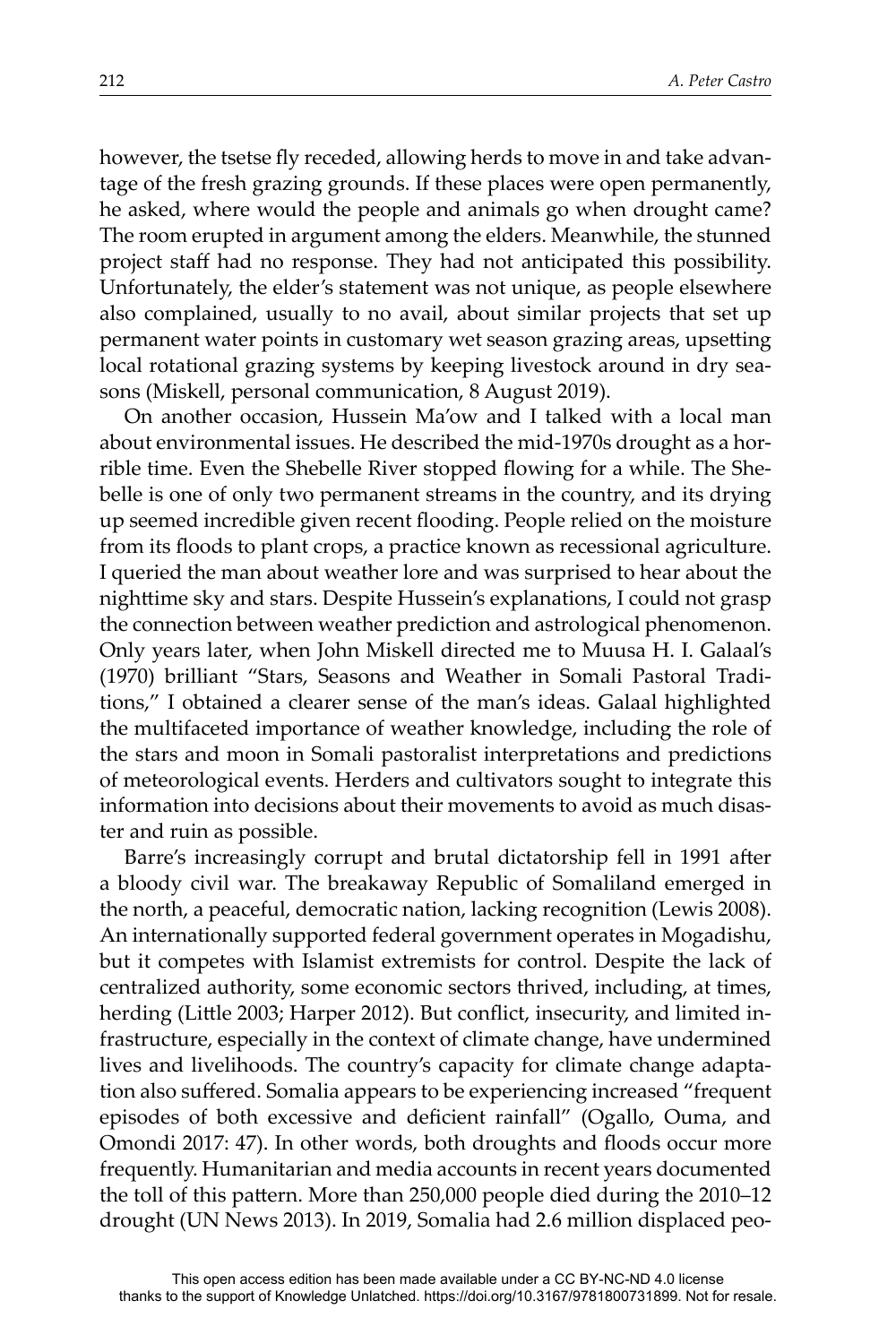ple, many of them facing acute hunger due to a series of poor rains and a general lack of productive assets (UNOCHA 2019). Yet flooding along the Shebelle River in late 2019 affected more than a half million people, with Beledweyne among the hardest-hit places (Mumin and Burke 2019).

In recent years, media reports highlighting Somalia's "climate refugees" have appeared. Some of these have been exemplary, offering cogent analyses of the complex predicament of displaced Somalis (for example, see Goldbaum 2018). Others have been less convincing in their portrayals. As the earth experiences increasingly intemperate weather, rising sea levels, and similar manifestations of climate change, more and more people will be compelled to seek refuge. The legal status of being a refugee has yet to be defined, though a recent ruling by the United Nations Human Rights Committee suggests that recognition may be coming (UNHCR 2020). Media report will be vital in shaping public perceptions about what will likely become a highly contentious issue. Several analysts warn about accounts that foster dystopian and apocalyptic narratives (Bettini 2013) of climate refugees, or otherwise frame them in ways furthering their marginalization (Høeg and Tulloch 2019). My Somalia experience made me cautious about such representations. In these times of bullying nationalism, when opportunistic leaders and fearful citizens look for foreign scapegoats, misperception and mistreatment of refugees and displaced people will go hand in hand. Social scientists, journalists, and activists need to contribute more forcefully and effectively to such debates.

# **A "Climate So Unpredictable That It Cannot Now or in the Future Support the Present Population": Drought, Famine, and Resettlement in Ethiopia**

The above quoted passage comes from Sandra Steingraber's (1988: 18) study of the Derg regime's 1984 plan to resettle 1.5 million people from drought-stricken northern highlands to Ethiopia's southwest. At the time, its leadership under Mengistu Haile Mariam was celebrating ten years of Marxist revolution. They had deposed a long-serving emperor discredited by a slow response to famine in the highlands. Now Chairman Mengistu faced a similar situation in some of the same provinces. His government's sluggish response to starving villagers was matched by the global community's lethargy regarding Ethiopia's predicament (Gill 1986). Once the Derg recognized the need for drastic action, they viewed resettlement as a means of offering famine relief while also advancing revolutionary transformation. Their plan was, according to Alula Pankhurst (1992: 50), "the most complex and ambitious operation in the history of the Ethiopian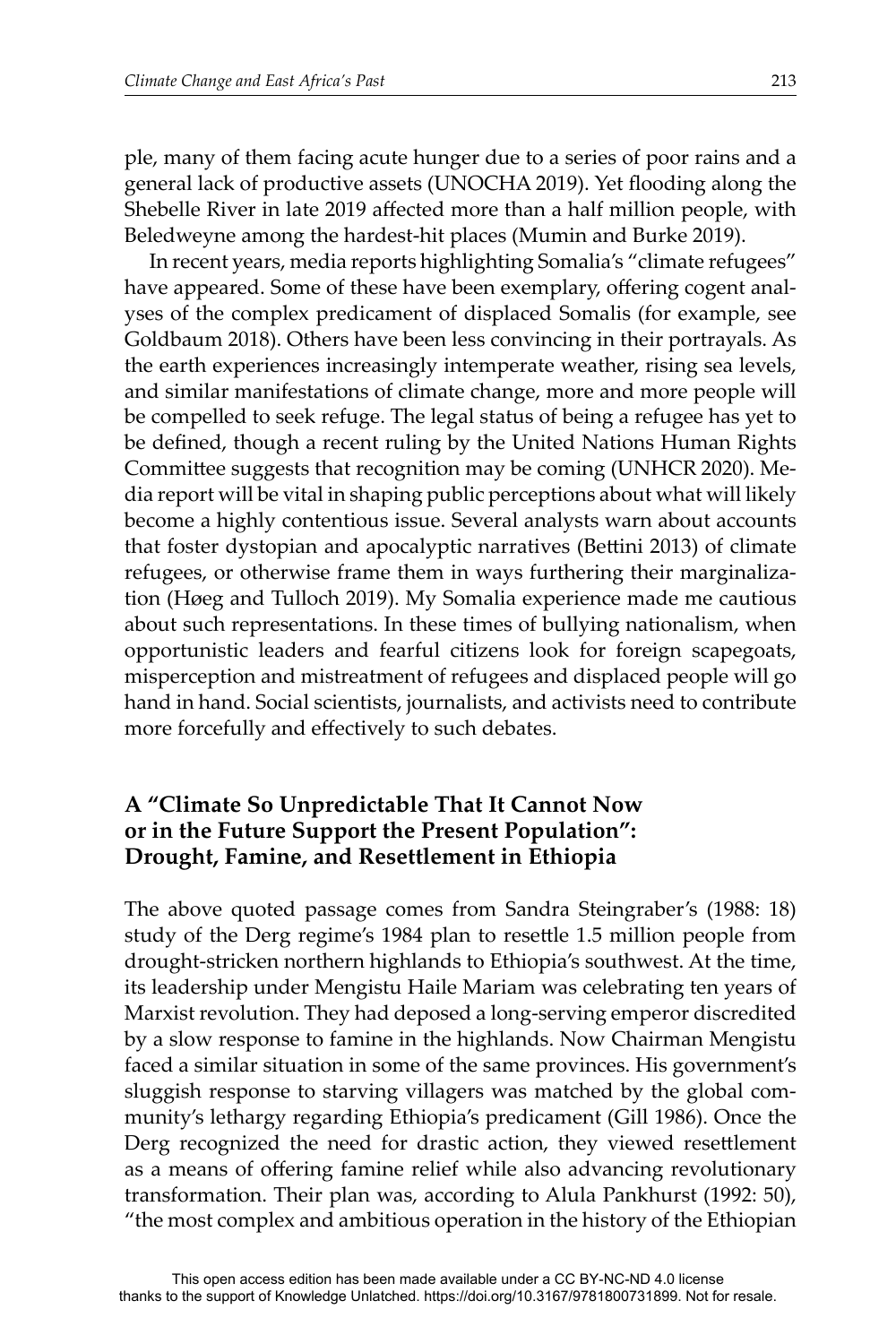state." The government had been shamed by the need to rely on massive international relief. Resettlement was portrayed by officials as an act of national self-determination, a means to diminish dependence on foreign aid. By the end of 1984, with the famine now a global news story, authorities designated it as their highest priority (Pankhurst 1992).

A key assumption underlying resettlement was that the highlands faced a permanent environmental and social crisis (Steingraber 1988). The land was perceived as becoming so unproductive, its climate so capricious, that farming was increasingly untenable. The magnitude of the 1984–85 famine appeared to offer confirmation: eight million rural Ethiopians on the verge of starvation, with perhaps more than six hundred thousand dying (Gill 2010). Officials worried that this was only the start of things to come. The Derg asked the UN Food and Agriculture Organization (FAO), a technical assistance agency, to carry out a large-scale study of land degradation in the highlands. Its final report issued in 1986 emphasized that a truly grave situation existed: "Too much land has already been irreversibly lost from productive use" (FAO 1986: xvii). Other areas were in an advanced stage of land degradation. Population growth ensured further pressure on resources. According to the FAO (1986: 232), "If present trends continue unchecked, today's children may be likely to see over a third of the Highlands become incapable of supporting cropping in their lifetime." The likely and appalling outcome would be "increasingly frequent and severe famine" (FAO 1986: 232). From this crisis narrative, resettlement was regarded as both necessary and urgent. Officials saw it as an opportunity to fulfill a range of major goals: modernizing agriculture, promoting collectivization, and eliminating unemployment (Pankhurst 1992). Critics noted that resettlement also further enhanced the state's power over the peasantry, as uprooted villagers depended on its agencies for their livelihoods (Clay, Steingraber, and Niggli 1988).

Organized resettlement, whether in development or disaster settings, is exceptionally challenging, requiring careful planning, substantial investment for preparation and services, active settler involvement in decision-making, and overall appreciation of the substantial multidimensional risks (Scudder 2018). Most schemes have been disappointments, sometimes significantly so. Prior attempts at state-sponsored resettlement in Ethiopia had failed (Pankhurst 1992). Nevertheless, the Derg launched its plan, conducting a massive propaganda campaign to entice volunteers. Officials used coercion as well. More than half a million people, most of them from Wollo Province, had been moved by January 1986, when the government suspended the program. Kurt Jansson (1987), head of the UN's relief operation in Ethiopia, saw many problems with it, including rushed planning, inadequate logistical support and infrastructure, and use of force in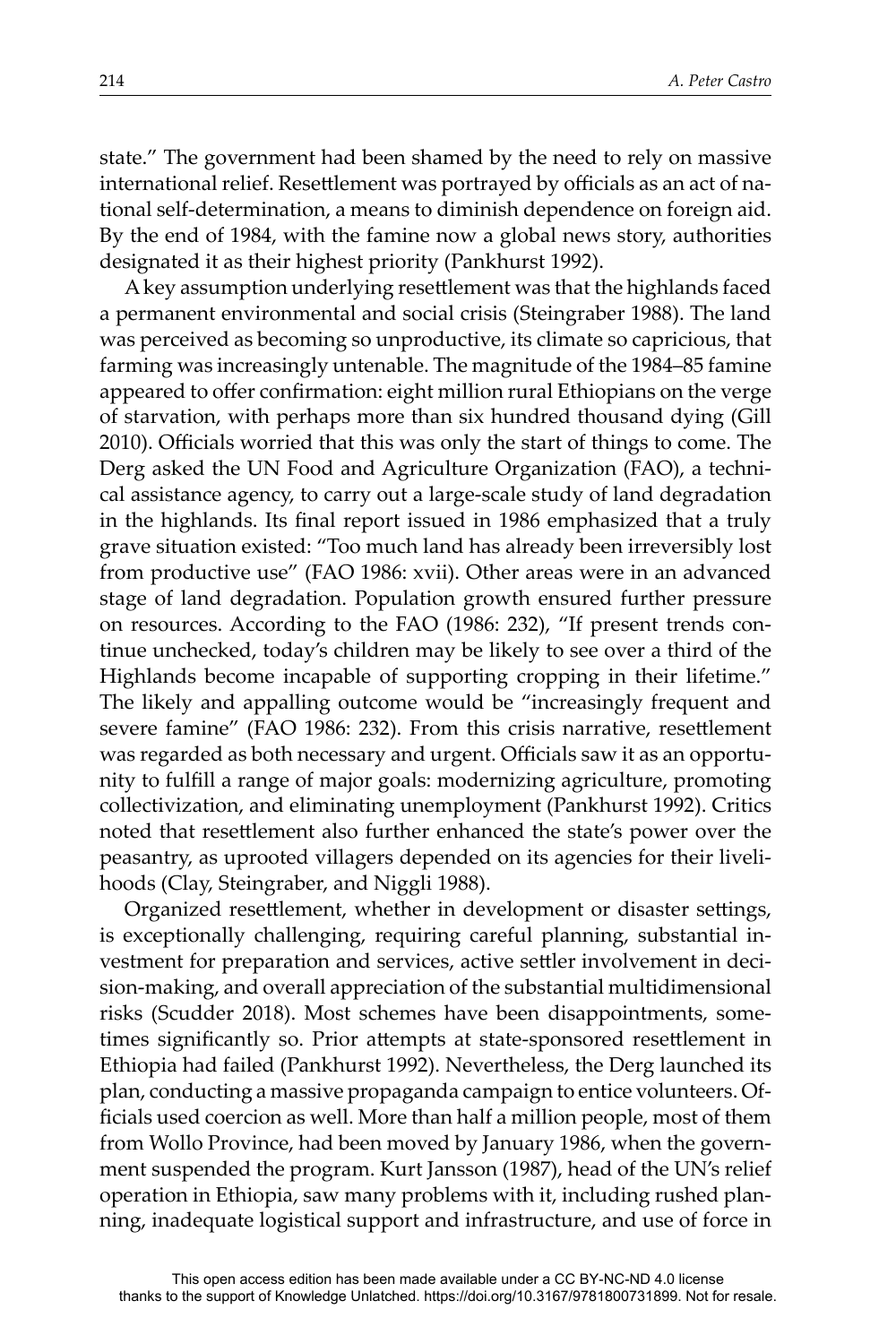the selection and treatment of settlers. Others reported hunger, disease, the splitting apart of families, refusal to allow settlers to return to their home areas, and human rights abuses (Clay et al. 1988). Tensions arose in the resettlement areas from host populations, who were seldom consulted about the moves and sometimes envious of the resources devoted to them. Pankhurst's (1992) ethnography documented resettlement's complexities, conveying the interplay between villager agency and state attempts to dominate their affairs. The program resumed in late 1987, on a smaller scale, but soon ended. The Derg's attention had turned to a more ambitious national policy of villagization, compelling more than twelve million people to move from dispersed rural homes to centralized, collectivized settlements (Gill 2010). These efforts at social engineering, which ended with the Derg's ouster in 1991, received widespread criticism. James Scott (1998: 250), for example, stated: "The new settlements nearly always failed their inhabitants as human communities and as units of food production." The coming to power of the Ethiopian People's Revolutionary Democratic Front (EPRDF) did not necessarily mean the end of resettlement as a solution to the highlands' environmental and development issues.

Between 1999 and 2007, I carried out research in Ethiopia as part of the BASIS Collaborative Research Support Program. The project, led by Peter Little and the late Workneh Negatu, brought together a multidisciplinary team of American and Ethiopian scholars. We focused on food security issues, including recovery from drought, in the eastern highlands of Amhara State. Some of the research sites in South Wollo and Oromiya Zones experienced the famines of the early 1970s and 1984–85. Many painful memories endured in those communities. Resettlement also occurred. Despite increases in population and limited application of the land use measures recommended by FAO's 1986 study, the apocalyptic collapse of agriculture had not occurred. Nevertheless, these communities were among the poorest in the nation. As in the past, rural Wollo attracted little investment for infrastructure due to the lack of cash crops, minerals, or other valuable resources. Its economy relied on rainfed agriculture. Most rural households had few productive assets and extremely low incomes: farm plots were very small, as were herds, and off-farm opportunities were scarce. A survey conducted by the BASIS team in 2001 revealed that more than four-fifths of the South Wollo and Oromiya households earned less than fifty dollars per capita, far below the national average (Little et al. 2006). A major food crisis in 1999–2000, triggered by prolonged drought, repeated poor harvests, and a sluggish response by international agencies, revealed Ethiopia's considerable vulnerability to weather shocks (Hammond and Maxwell 2002). Relief arrived in time to prevent starvation, with large-scale food aid distribution lasting into 2001. Households lost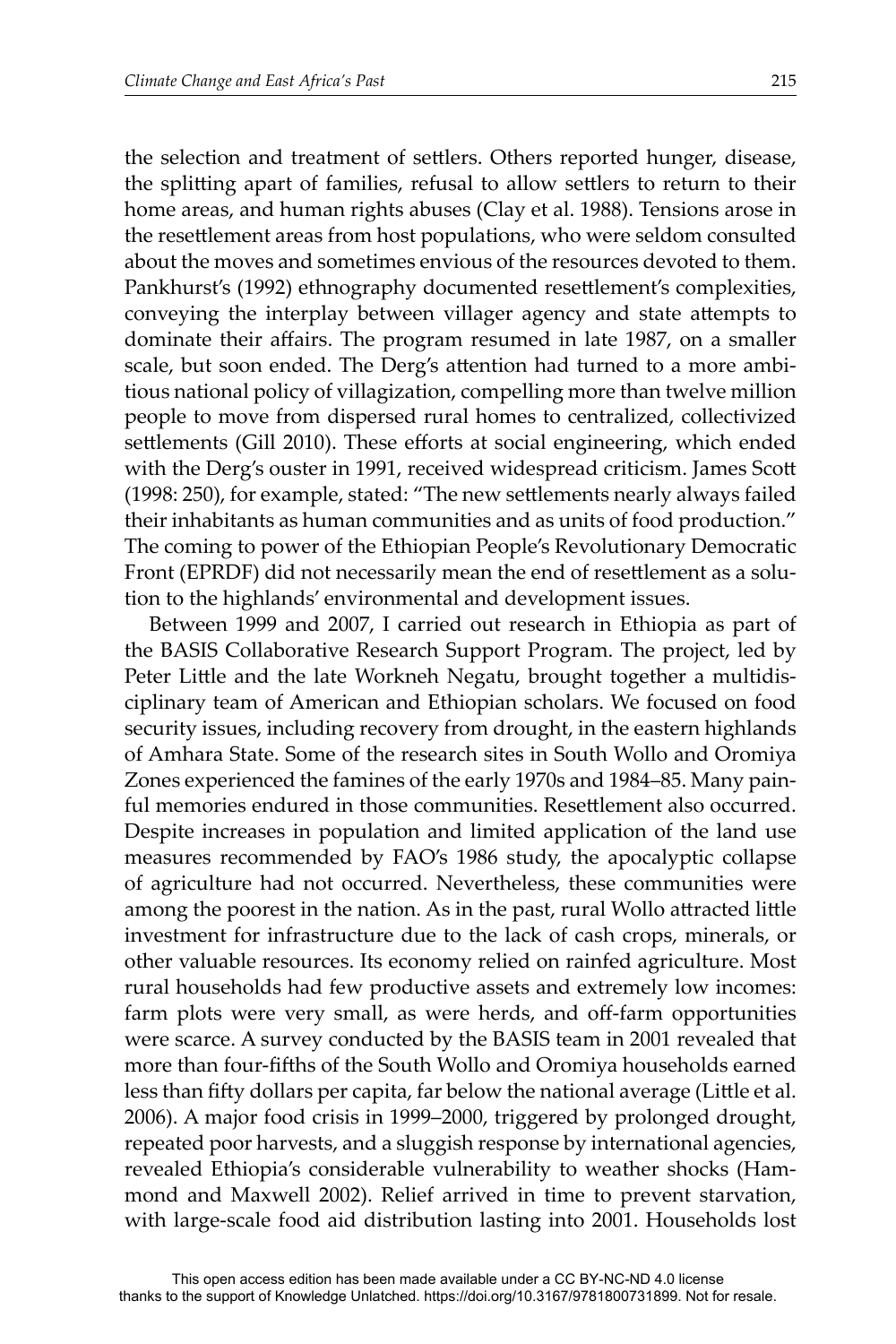a lot of livestock through distress sales and death. A main finding of the study was that people heavily relied on their own self-help networks of family and friends to recover from shocks such as the 1999–2000 drought  $(Little et al. 2006).$ 

Livelihoods depended on the weather, and the region had always known a substantial degree of climatic variability. As a woman from one of the higher, colder communities put it: "Sometimes there is too much rain, or frost, or too much sun." Intemperate times were followed by periods of comfort and abundance. But long-standing weather patterns that served as the basis for crop choices and the labor calendars from the highest mountains to the lowest valleys were changing, Worry existed as the onset and duration of the wet seasons became less predictable. A man from the warm lowlands in Oromiya Zone, for example, said that local elders regularly foretold the coming of the rains by the winds, but this practice no longer proved reliable. Once the wet seasons arrived, the rains were erratic, with significant dry gaps occurring that affected crops. Several people used phrases such as "lacking confidence in" or "being suspicious about" the continuation of the wet season. The temperatures, including in the usually cool higher areas, were hotter. Meteorological data supported these local perceptions regarding shifting weather patterns (Rosell and Holmer 2015). As I have documented elsewhere (Castro 2012), households responded by altering what and when they planted, with varying and generally limited success. They also increasingly engaged in selling firewood, trade, local wage work, and migration, with job seekers moving as far as Djibouti and Saudi Arabia.

The EPRDF government under Meles Zenawi responded to the threat of food insecurity in several ways, including improving the famine early warning system, implementing a safety net program for food aid, issuing land titles to rural households, encouraging use of green revolution technology, expanding rural infrastructure, and promoting national economic growth. Facing another drought in 2003, officials also revived another initiative: resettlement. Officials intended to move two million volunteers from the highlands to the western lowlands. The national government announced in 2009 that more than a million people had been transferred, with over 90 percent of them attaining self-sufficiency. Journalist Peter Gill  $(2010)$  was told by local authorities in a resettlement site that 20 percent of the volunteers had returned home since the program began. He also reported that many settlers still required food aid since they had been allocated poor quality land. Shumete Gizaw (2013) found that many of the resettled households felt that their lives were better than before. At the same time, their lives were dogged by many of the same problems that previously marred the program, including inadequate planning, logistical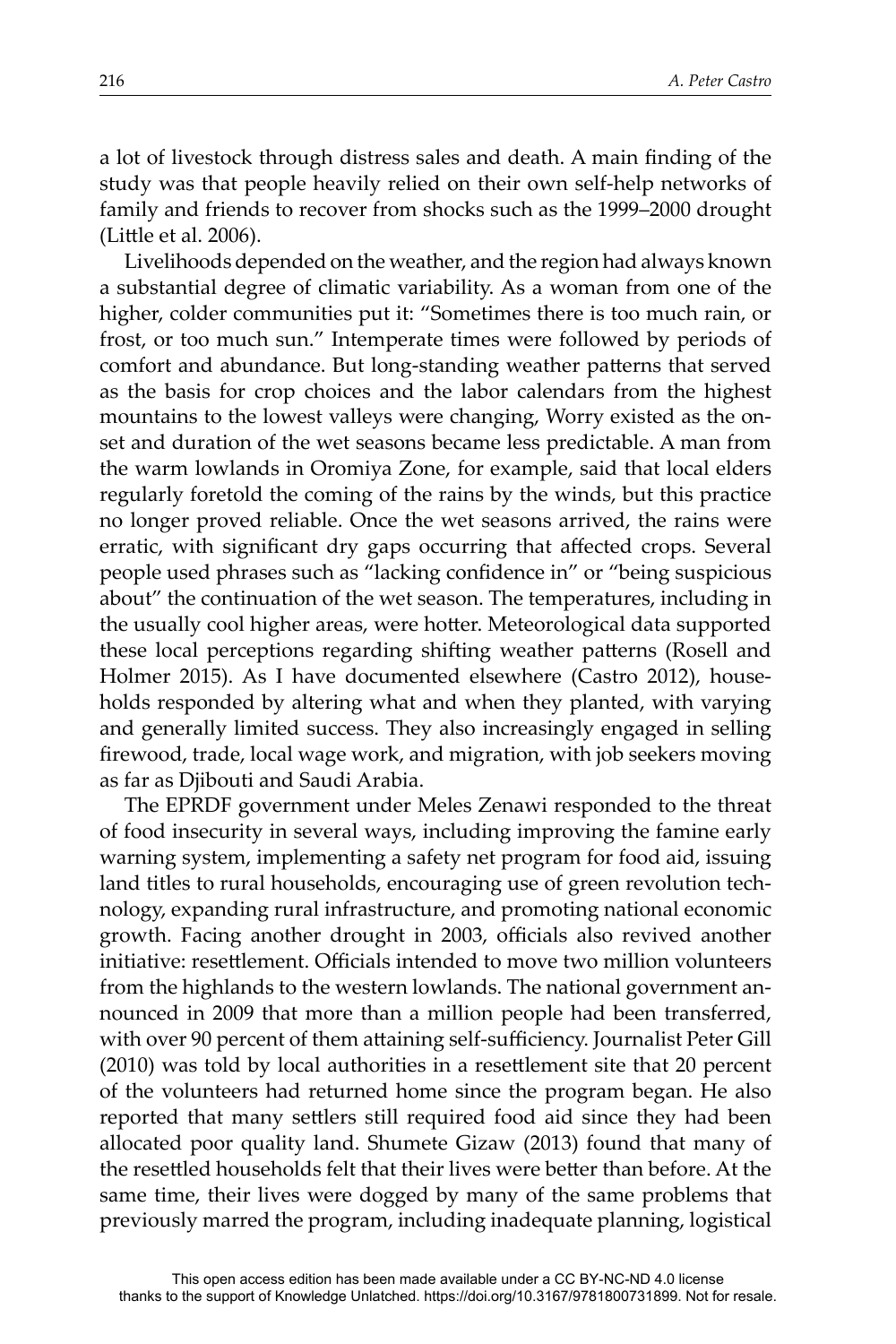arrangements, and delivery of services. The new wave of resettlement also encountered a new problem largely created by the EPRDF's own policies: ethnic tensions. The EPRDF, seeking to eliminate what it felt to be Amhara cultural hegemony disguised as Ethiopian civic nationalism, reorganized the country into ethnically defined states. This action heightened identity politics. Resettlement now involved not the transfer of Ethiopians from one place to another but highland Oromos and Amharas into the homeland of other ethnic groups, generating hostility among the host population.

Resettlement's unpopularity among many highland households was evident during the BASIS research project. Several people were initially reluctant to be interviewed, as they feared that we were connected to the resettlement program. Their accounts about experiencing or resisting resettlement in the mid-1980s left no doubts about why the program was often disliked, if not detested. During an interview in 2002, a woman who lived in a village in Oromiya Zone, for example, recalled fleeing with her family to a food camp during the 1984 famine. Her husband and two of their children died there. She and her two remaining children were recruited for resettlement in Illubabor Province. Despite receiving food aid as part of the resettlement process, she disliked her new setting. Officials would not issue identity cards to the settlers, thus preventing them from leaving. This woman was determined to "escape," however, and food aid offered the means. She saved food, including cooking oil, which she sold to some of the Illubabor people. After four months, the woman had collected sufficient money for her and the children to use for transport and survival. They slipped past the measures designed to keep them in the resettlement site. Arriving back in her home community, the woman discovered that someone else now occupied the land. Fortunately, it was her late husband's brother, who returned the farmland. As is typical in Ethiopia, women do not plow land in their community, so she sharecropped out her land while also earning by collecting and selling firewood. The woman remarried but again became widowed, without having established close ties to her in-laws. Her eldest son left for Djibouti, where other villagers had gone, hoping to send remittances. She never heard from him again. The woman was among the poorest households in her community.

The strong local attachment to land was revealed by a woman from Gerado, a rural area adjacent to the city of Dessie in South Wollo Zone. She was also interviewed in 2002. When the famine of 1984 began, the woman was nursing an infant. Her husband was away, near Jimma in southwestern Ethiopia, pursuing trade. As she and the livestock grew thinner, their food supplies dwindling, the woman sent him a request for money, but nothing was forthcoming except a message "to struggle in any way that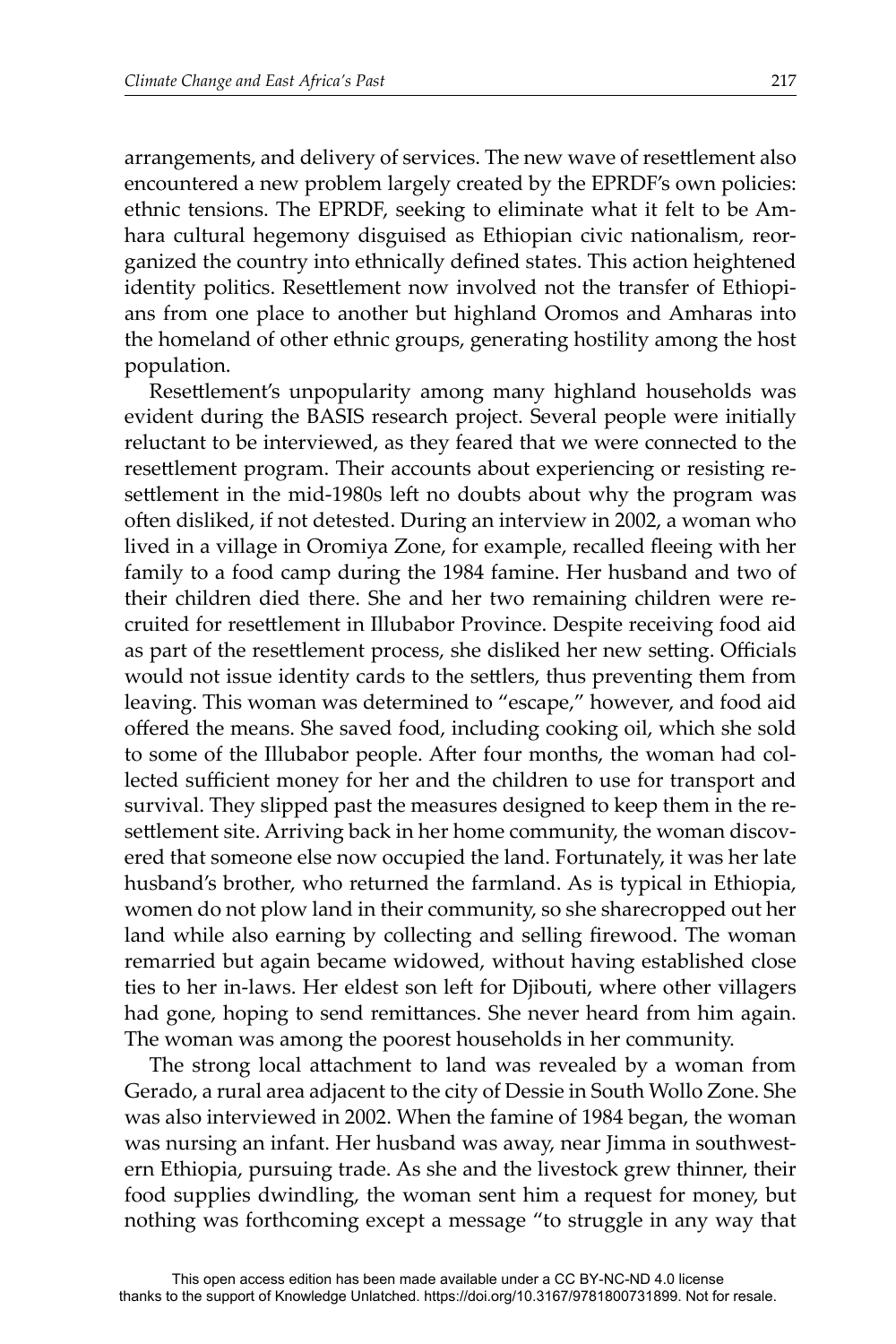you can." The woman said wryly, "He was not much help." Local officials told her and others to report for resettlement. The woman had no desire to leave. Instead, she relied on a common drought-response strategy: selling wood. Rural Ethiopians often bring poles and firewood to market or offer bundles along roadsides. In an act of desperation, she dismantled her house, selling its poles and timber to the Gerado food relief camp. The woman described carrying her infant on her back as she sold wood to buy wheat. To preserve her land claim, she erected a small shelter covered by a thatch roof. The woman said with pride that she "would not be pushed from the area."

Other interviewees recalled deaths of people and livestock due to the drought. Many people had left Gerado to seek relief or resettlement. The peasant association organized by the government allocated their land to others. Not long before the drought had started, the Derg had established a producer's cooperative to farm some of the area's best land, including irrigated fields. The cooperative was not fondly recalled locally, as it took a sizable share of their harvests on behalf of the government. Yet, households, including the woman's, gained access to irrigated plots through membership. Despite the rhetoric of revolution, the peasant association and producer cooperatives were run entirely by men. The woman reported struggling to maintain her presence, and her land. She insisted on taking part in the cooperative, but some men pushed back. The woman remembered them saying, "She is a woman, she should not be allowed to participate." They refused to accept her. Others "begged" on her behalf, including her brother. "It was not easy." Ironically, women were an integral if essentially invisible part of the cooperative's farming activities, fulfilling tasks such as weeding, tending to oxen, and transporting harvested products. Even as she maintained the plot, the woman encountered difficulties getting her land plowed. She missed one wet season due to the unavailability of oxen before finally securing help. With the resumption of the rains, it took three years to rebuild her house. She stayed married despite her husband's limited material support.

In recent years, the Ethiopian government's focus on attaining rapid economic growth resulted in the shifting of resettlement priorities to megaprojects, such as dam building in the Lower Omo Valley, or agribusiness investments in Western Gambella. Urban expansion, especially in Addis Ababa, also resulted in displacement and resettlement as well. These cases are beyond the scope of this study, but it bears noting that controversy has occurred in these various settings. Resettlement continued to be a highly challenging social process, one often mired in top-down planning and undermined by insufficient commitment of resources. In recent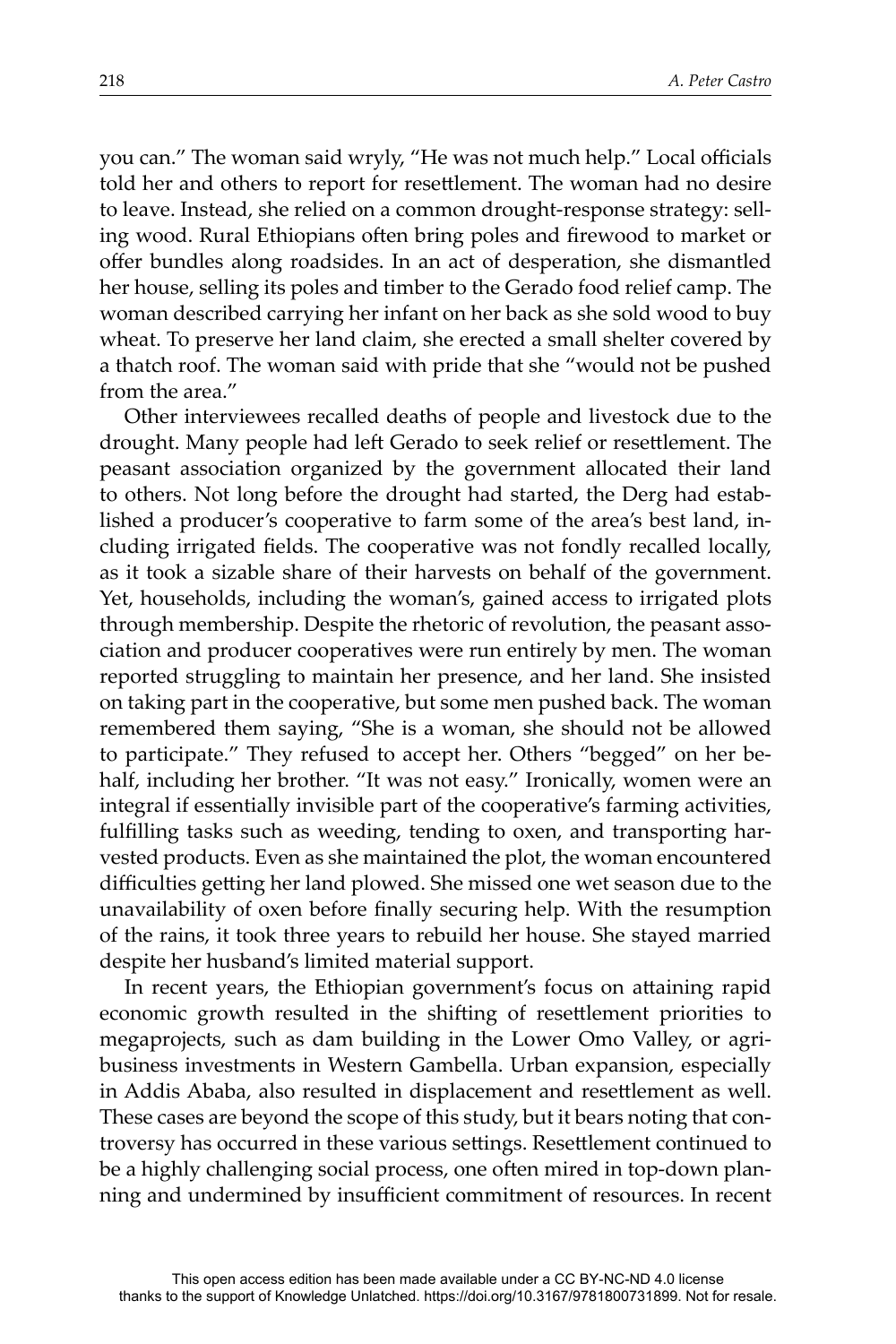years, the national leadership has undergone significant change. Hope exists for more inclusive public decision-making. In addition, while still committed to rapid economic growth, the national government's climate change adaption plan aims for attaining carbon neutrality by 2030. If Ethiopia can achieve both human uplift and environmental sustainability in the coming decade, it will emerge as a leader among nations. This would be a fitting situation for a nation whose people have, to paraphrase Mesfin (1991), "suffered under God's environment."

## **Conclusion**

Human-induced climate change offers one of the greatest social and environmental challenges of our times. In global dialogue about what to do, the voices of rural Africans have been seldom heard. They are often portrayed as hapless victims of, or localized contributors to, changing climates, too poor or uneducated to offer insights into mitigation and adaptation strategies. The three cautionary tales presented here from Kenya, Somalia, and Ethiopia illustrate the dangers of poorly conceived and nonparticipatory responses to climate change and other environmental processes. Not only have these resulted in ineffective actions, they have often served to harm people, violating their human rights and undermining their livelihoods. Hopefully we can learn from these errors rather than repeat them, promoting an effective vision of inclusive climate change adaptation as suggested by the IPCC in its report on Africa (Niang et al. 2014).

## **Acknowledgments**

I thank John Miskell, Andy Korn, and the editors for their comments. I am also grateful to the institutions that supported the original research that served as the basis for this chapter: in Kenya, the National Science Foundation, the Intercultural Studies Foundation, the University of California, and the Appleby-Mosher Fund at Syracuse University; in Somalia, CARE and the National Endowment for the Humanities; and in Ethiopia, the BASIS Collaborative Support Program's Horn of Africa Program. I wish to acknowledge colleagues and field assistants who contributed to the original fieldwork covered here: Cyrus Kibingo, George Muriithi, and John Githuri Gichobi in Kenya, Hussein Ma'ow in Somalia, and Mengistu Dessalegn Debela, Kassahun Kebede, and Dilu Shaleka in Ethiopia. I alone am responsible for the content, including errors, in this chapter.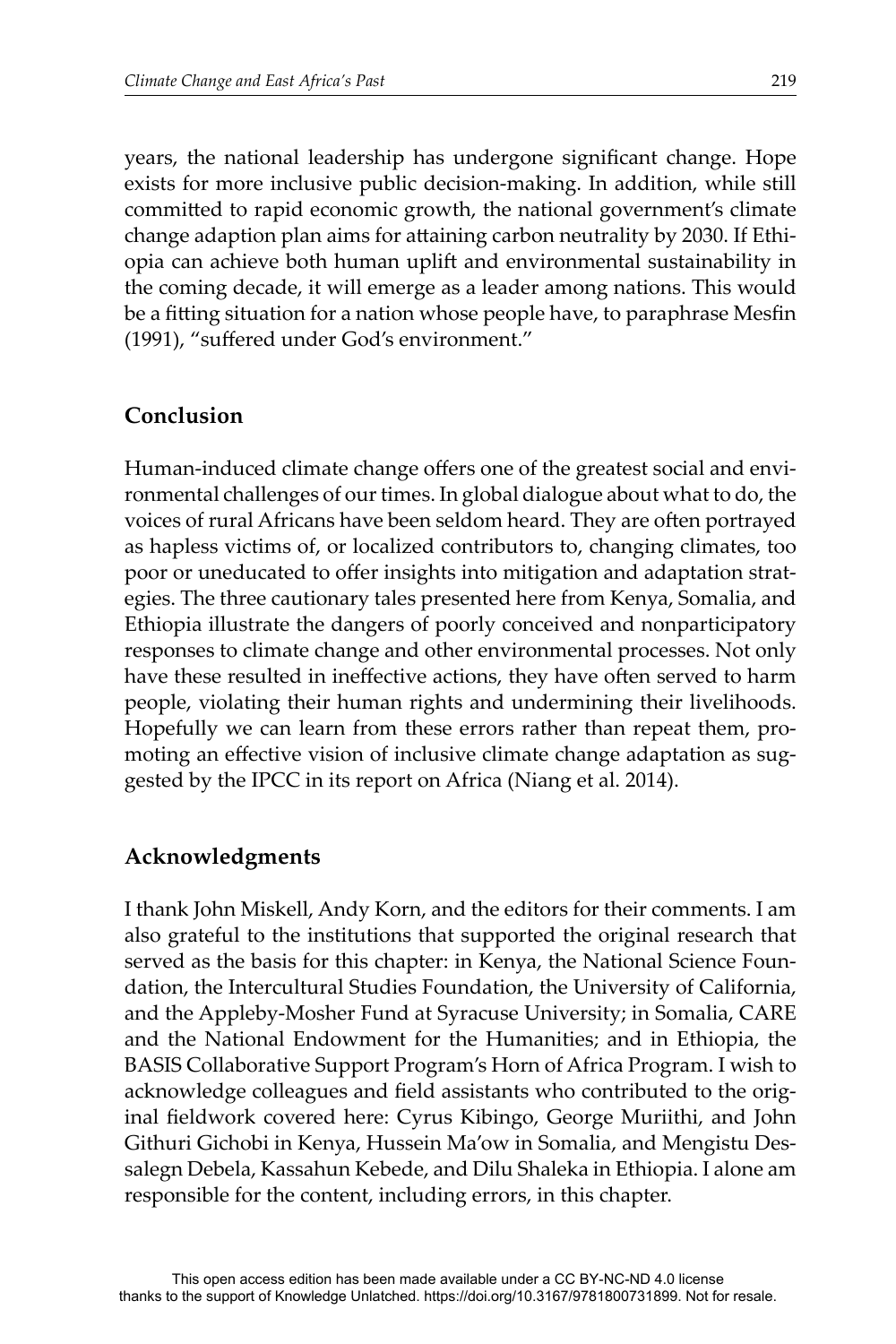**A. Peter Castro** is a professor of anthropology and a Robert D. McClure Professor of Teaching Excellence in the Maxwell School of Citizenship and Public Affairs at Syracuse University. He is an environmental and economic anthropologist, focusing on community resource management, climate change, livelihoods, and natural resource conflict management. His publications include coediting *Climate Change and Threatened Communities: Vulnerability, Capacity, and Action* (2012), which featured his case studies of eastern Amhara, Ethiopia, and central Darfur in Sudan. He wrote *Facing Kirinyaga: A Social History of Forest Commons in Southern Mount Kenya* (1995), and also coedited *Negotiation and Mediation Techniques for Natural Resource Management: Case Studies and Lessons Learned* (2007) and *Natural*  Resource Conflict Management Case Studies: An Analysis of Power, Participa*tion and Protected Areas* (2003).

#### **Note**

1. He noted that the government campaign was largely unsuccessful. In the early 2000s, many rural Ethiopians in the highlands still interpreted drought as God's will (Castro 2012).

## **References**

- Anderson, D. 1984. "Depression, Dust Bowl, Demography, and Drought: The Colonial State and Soil Conservation in East Africa during the 1930s." African Affairs 83(332): 321–43.
- Baker, R. St. B. 1931. *Men of Trees*. New York: The Dial Press.
- Bettini, G. 2013. "Climate Barbarians at the Gate? A Critique of Apocalyptic Narratives on 'Climate Refugees.'" *Geoforum* 45: 63–72.
- Brown, L., and E. Wolf. 1985. "Reversing Africa's Decline." Worldwatch Paper 65.
- Castro, A. P. 1995. *Facing Kirinyaga*. London: Intermediate Technology Publications.
	- ———. 2012. "Social Vulnerability, Climate Variability, and Uncertainty in Rural Ethiopia: A Study of South Wollo and Oromiya Zones of Eastern Amhara Region." In *Climate Change and Threatened Communities*, edited by A. P. Castro, D. Taylor, and D. W. Brokensha, 29–40. Rugby: Practical Action Publishing.
- —. 2018. "Promoting Natural Resource Conflict Management in an Illiberal Setting: Experiences from Central Darfur, Sudan." *World Development* 109(9): 163–71.
- Castro, A. P., and K. Ettenger. 1994. "Counterinsurgency and Socioeconomic Change: the Mau Mau War in Kirinyaga, Kenya." *Research in Economic Anthropology*, 15: 63–101.
- Castro, A. P., D. Taylor, and D. W. Brokensha, eds. 2012. *Climate Change and Threatened Communities*. Rugby: Practical Action Publishers.
- Clay, J. W., S. Steingraber, and P. Niggli, eds. 1988. *The Spoils of Famine*. Cambridge: Cultural Survival.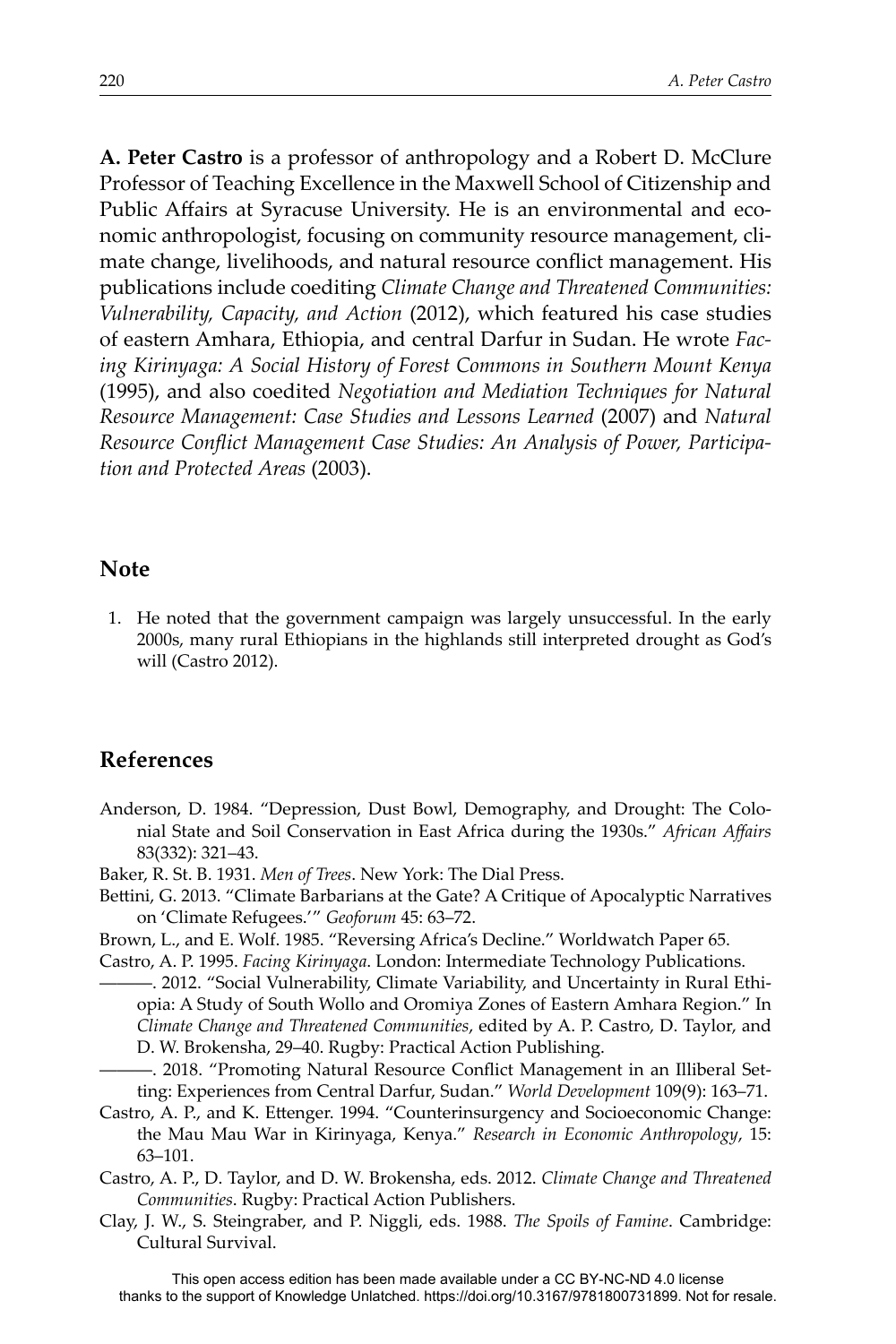Cooper, T. 2015. *Wings over Ogaden*. Solihull: Helion.

- Eliot, C. 1905. *The East Africa Protectorate*. London: Arnold.
- FAO (Food and Agriculture Organization). 1986. *Ethiopia Highland Reclamation Study Final Report*. Vol. 1. Rome: Food and Agriculture Organization of the United Nations.
- Galaal, M. H. I. 1970. *Stars, Seasons and Weather in Somali Pastoral Tradition*. Mogadishu: Ministry of Education.
- Gedge, E. 1892. "A Recent Exploration of the River Tana to Mount Kenya." *Geographical Society Proceedings* 14: 513–33.
- Gill, P. 1986. *A Year in the Death of Africa*. London: Paladin.
- ———. 2010. *Famine and Foreigners*. Oxford: Oxford University Press.
- Goldbaum, C. 2018. "Somalia's Climate Refugees: The New Humanitarian." 21 February. Retrieved 4 August 2019 from https://www.thenewhumanitarian.org/ feature/2018/02/21/somalia-s-climate-change-refugees.
- Hammond, L., and D. Maxwell. 2002. "The Ethiopian Crisis of 1999–2000: Lessons Learned, Questions Unanswered." *Disasters* 26: 262–79.
- Hardin, G. 1968. "The Tragedy of the Commons." *Science* 162(3859): 1243–48.
- -. 1985. "Overpopulation Begets Hunger: Food Gifts Don't Help Poor." Hacken*sack Record*, 8 November, A-29.
- Harper, M. 2012. *Getting Somalia Wrong?* London: Zed Books.
- Høeg, E. and C. D. Tulloch. 2019. "Sinking Strangers: Media Representations of Climate Refugees on the BBC and Al Jazeera." *Journal of Communication Inquiry* 43(3) 225–48.
- Holcomb, B. 1981. "Somali Refugees or Refugees in Somalia? The Oromo Flight from Ethiopia." *Cultural Survival Quarterly Magazine* 5(2).
- ICIHI (Independent Commission on International Humanitarian Issues). 1985. *Famine*. New York: Vintage Books.
- Kiage, L. M. 2013. "Perspectives on the Assumed Causes of Land Degradation in the Rangelands of Sub-Saharan Africa." *Progress in Physical Geography* 37(5): 664–84.
- KNCHR (Kenya National Commission on Human Rights). 2018. *An Interim Report of the High-Level Independent Fact-Finding Mission to Embobut Forest in Elgeyo Marakwet County*. Nairobi: Kenya National Commission on Human Rights.
- Jansson, K. 1987. "Section 1: The Emergency Relief Operation—An Inside View." In *The Ethiopian Famine*, edited by K. Jansson, M. Harris, and A. Penrose, 1–77. London: Zed Books.
- Jordan, R. P. 1981. "Somalia's Hour of Need." *National Geographic* 159(6): 748–55, 765–75.
- Kamau, M. W. et al. 2018. *A Report on Forest Resources Management and Logging Activities in Kenya*. Nairobi: Republic of Kenya, Ministry of Environment and Forestry.
- Krokfors, C. 1983. "Environmental Considerations and Planning in Somalia." In *Proceedings of the Second International Congress of Somali Studies*, edited by T. Labahn, 3:293–312. Hamburg: Helmut Buske.
- Lewis, I. M. 2002. *A Modern History of Somalia*. 4th ed. Oxford: James Currey.
- Lewis, I. 2008. *Understanding Somalia and Somaliland*. New York: Columbia University Press.
- Little, P. D. 2003. *Somalia*. Oxford: James Currey.
- Little, P. D., M. P. Stone, Tewodaj Mogues, A. P. Castro, and Workneh Negatu. 2006. "'Moving in Place': Drought and Poverty Dynamics in South Wollo, Ethiopia." *Journal of Development Studies* 42: 200–25.
- Lynch, G. 2016. "What's in a Name? The Politics of Naming Ethnic Groups in Kenya's Cherangany Hills." *Journal of Eastern African Studies* 10(1): 208–27.
- Maren, M. 1997. *The Road to Hell*. New York: The Free Press.
- Mesfin Wolde Mariam. 1991. *Suffering Under God's Environment*. Berne: African Mountains Association and Geographica Bernensia.

This open access edition has been made available under a CC BY-NC-ND 4.0 license thanks to the support of Knowledge Unlatched. https://doi.org/10.3167/9781800731899. Not for resale.